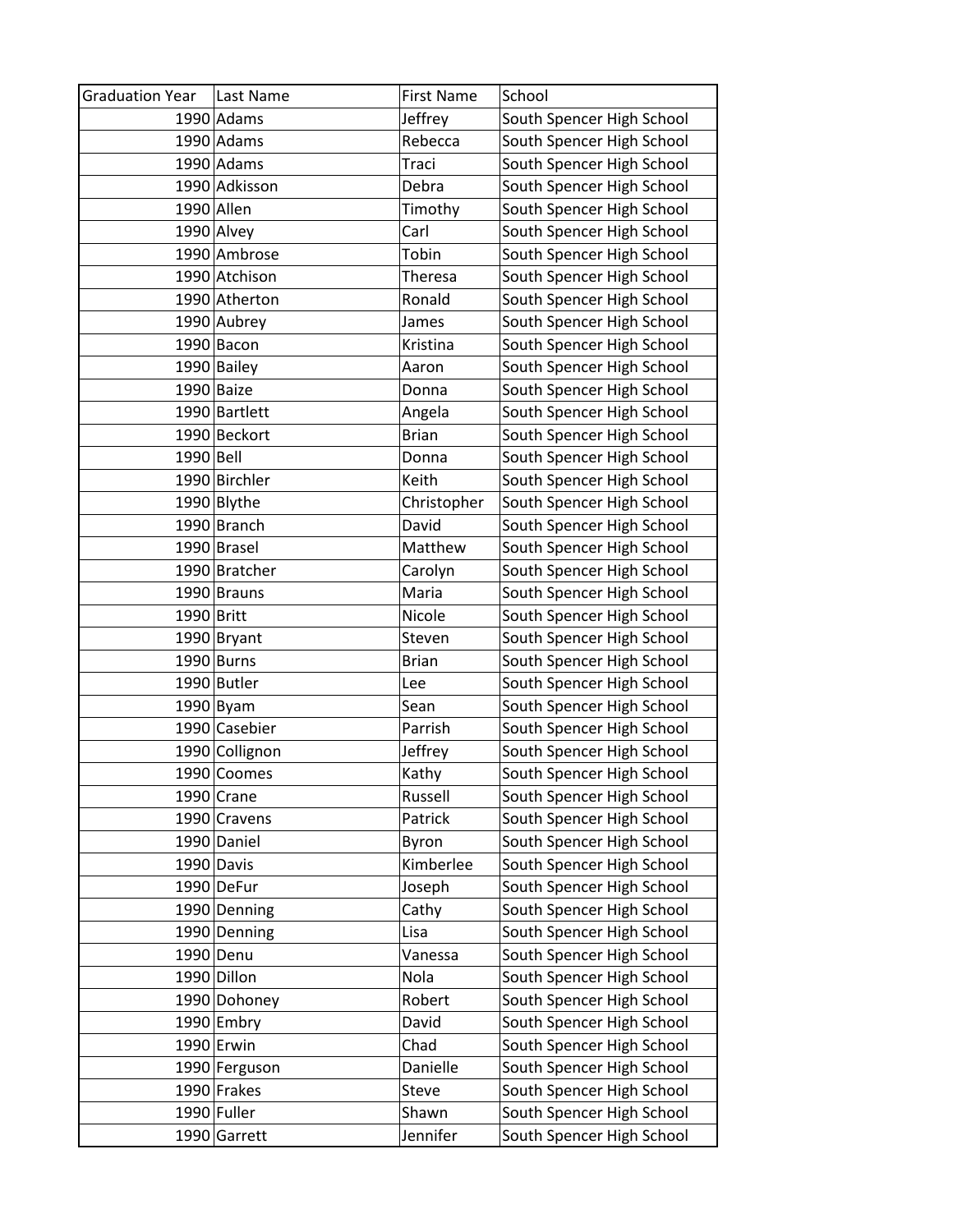|              | 1990 Gasaway         | Misty        | South Spencer High School |
|--------------|----------------------|--------------|---------------------------|
|              | 1990 Gaston Hawkins  | Leigh        | South Spencer High School |
|              | 1990 Geer Wilkinson  | Denise       | South Spencer High School |
|              | 1990 Goffinet        | Ramona       | South Spencer High School |
|              | 1990 Greene          | Robert       | South Spencer High School |
|              | 1990 Grose           | Rainnella    | South Spencer High School |
| 1990 Hale    |                      | Christopher  | South Spencer High School |
| $1990$ Hall  |                      | Carolyn      | South Spencer High School |
| 1990 Hall    |                      | Michelle     | South Spencer High School |
|              | 1990 Hardy           | Gregg        | South Spencer High School |
|              | 1990 Harris          | Amiee        | South Spencer High School |
|              | 1990 Harris          | Jeffrey      | South Spencer High School |
|              | 1990 Himmelheber     | Darci        | South Spencer High School |
|              | 1990 Hinton          | Donald       | South Spencer High School |
|              | 1990 Holbrook        | Rodney       | South Spencer High School |
|              | 1990 Holliday        | Mary         | South Spencer High School |
| 1990 Horn    |                      | Tina         | South Spencer High School |
|              | 1990 Horn Percifield | Shari        | South Spencer High School |
|              | $1990$ Houle         | Bobby        | South Spencer High School |
|              | 1990 Jackson         | Lesley       | South Spencer High School |
|              | 1990 Jaquess         | Jill         | South Spencer High School |
|              | 1990 Jones           | Shon         | South Spencer High School |
|              | 1990 Kirchgessner    | Kristopher   | South Spencer High School |
|              | 1990 Kramer          | John         | South Spencer High School |
|              | 1990 Lashley         | Eric         | South Spencer High School |
|              | $1990$ Lauer         | Chad         | South Spencer High School |
|              | 1990 Lillpop         | Misty        | South Spencer High School |
|              | 1990 Lindsey         | Corey        | South Spencer High School |
|              | 1990 Lockridge       | Cherie       | South Spencer High School |
|              | 1990 McCoy Estes     | Heather      | South Spencer High School |
|              | 1990 McDurmon        | Eric         | South Spencer High School |
|              | 1990 McDurmon        | Jason        | South Spencer High School |
|              | 1990 McPeek          | Mary         | South Spencer High School |
|              | 1990 Meeks           | Robin        | South Spencer High School |
|              | 1990 Meyer           | Michael      | South Spencer High School |
|              | 1990 Middleton       | Gordon       | South Spencer High School |
|              | 1990 Morrison        | Anthony      | South Spencer High School |
|              | 1990 Morton          | Michael      | South Spencer High School |
| $1990$ Niles |                      | <b>Brian</b> | South Spencer High School |
|              | 1990 Partridge       | Corey        | South Spencer High School |
|              | 1990 Perdue          | David        | South Spencer High School |
|              | 1990 Petty           | Rob          | South Spencer High School |
|              | 1990 Pharris         | Jennifer     | South Spencer High School |
|              | 1990 Potts           | Elizabeth    | South Spencer High School |
| 1990 Price   |                      | Jeremy       | South Spencer High School |
|              | 1990 Puckett         | Amy          | South Spencer High School |
|              | 1990 Render          | Jacinda      | South Spencer High School |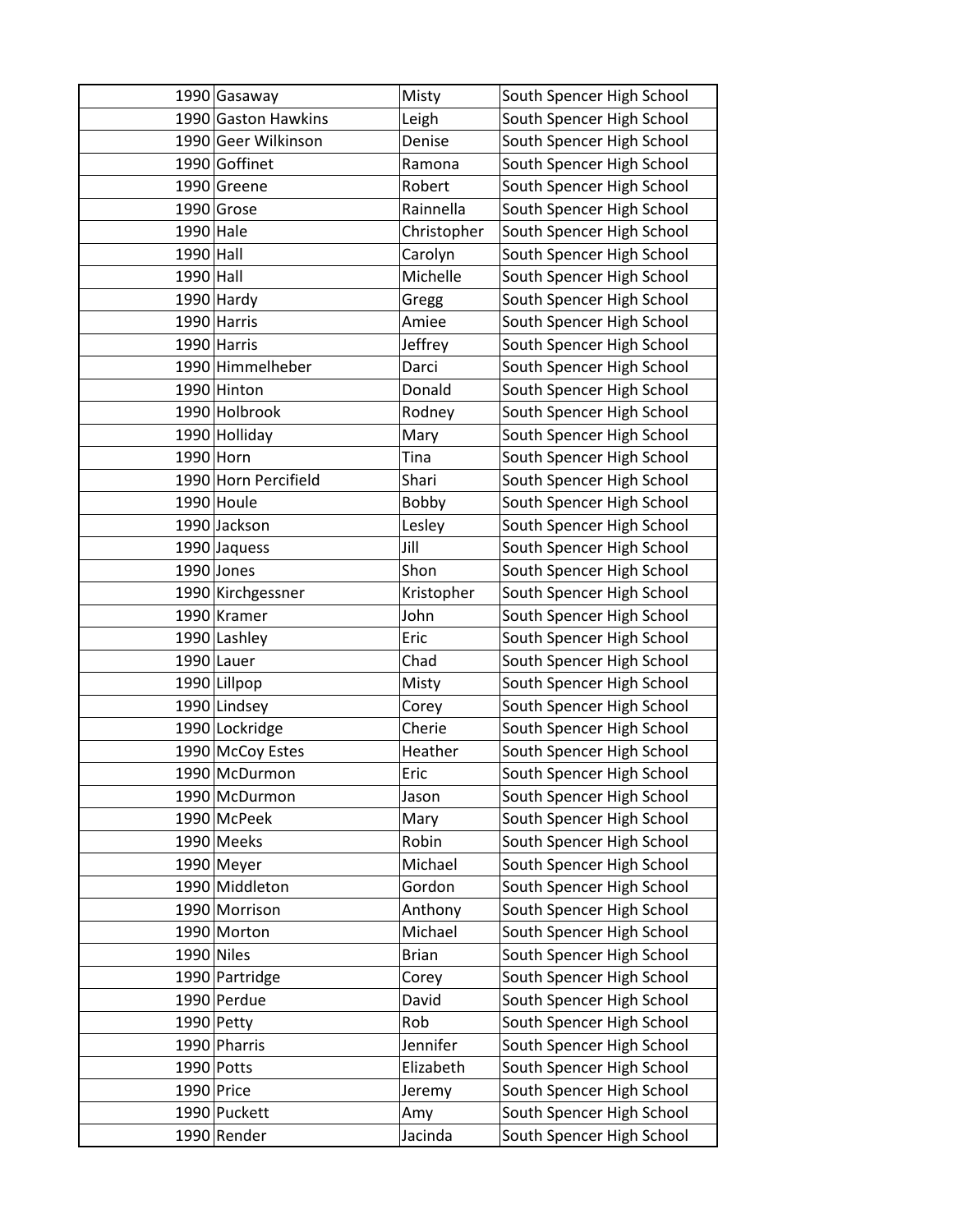|             | 1990 Richey              | Angela        | South Spencer High School |
|-------------|--------------------------|---------------|---------------------------|
|             | 1990 Ricker              | Jeffery       | South Spencer High School |
|             | 1990 Ritchie             | Christopher   | South Spencer High School |
|             | 1990 Roberts             | Clint         | South Spencer High School |
| 1990 Rust   |                          | Wendy         | South Spencer High School |
|             | 1990 Samuels             | Paul          | South Spencer High School |
|             | 1990 Sandage Richard     | Katherine     | South Spencer High School |
|             | 1990 Scarbrough          | Gary          | South Spencer High School |
|             | 1990 Scherer             | David         | South Spencer High School |
|             | 1990 Schwoeppe           | Deborah       | South Spencer High School |
|             | $1990$ Scott             | <b>Stacie</b> | South Spencer High School |
|             | $1990$ Smith             | Jeffery       | South Spencer High School |
|             | 1990 Smith               | Sharron       | South Spencer High School |
| $1990$ Sosh |                          | Lorie         | South Spencer High School |
|             | 1990 Stevenson           | Gregory       | South Spencer High School |
|             | 1990 Stilwell            | Carissa       | South Spencer High School |
|             | 1990 Stoermer            | David         | South Spencer High School |
|             | 1990 Stuteville          | Cissy         | South Spencer High School |
|             | 1990 Thacker             | Daniel        | South Spencer High School |
|             | 1990 Thorpe              | Laurie        | South Spencer High School |
|             | 1990 Toler               | Michael       | South Spencer High School |
|             | 1990 Tribble             | <b>Brad</b>   | South Spencer High School |
|             | 1990 Turner              | Elmer         | South Spencer High School |
|             | 1990 Utzman              | Alan          | South Spencer High School |
|             | 1990 Vance               | Joe           | South Spencer High School |
|             | 1990 Velotta             | Philip        | South Spencer High School |
|             | 1990 Webb                | Jennifer      | South Spencer High School |
|             | $1990$ Wells             | John          | South Spencer High School |
|             | 1990 Wigginton           | Harold        | South Spencer High School |
|             | 1990 Wolford             | Teresa        | South Spencer High School |
|             | 1990 Woodburn            | Michael       | South Spencer High School |
|             | 1990 Woolen              | Andrea        | South Spencer High School |
|             | 1990 Yeager              | Kimber        | South Spencer High School |
| 1990 York   |                          | Pete          | South Spencer High School |
|             | 1990 Young               | Audra         | South Spencer High School |
|             | 1990 Youngblood          | Robin         | South Spencer High School |
|             | $1991$ Adams             | Kimberly      | South Spencer High School |
|             | 1991 Adamson             | Gregory       | South Spencer High School |
|             | $1991$ Alvey             | Kay           | South Spencer High School |
|             | 1991 Ambrose             | Dianna        | South Spencer High School |
|             | 1991 Ausbrooks McKeethen | Tina          | South Spencer High School |
|             | $1991$ Beard             | David         | South Spencer High School |
|             | $1991$ Beatty            | Tim           | South Spencer High School |
|             | 1991 Bennett Meredith    | Ashley        | South Spencer High School |
|             | 1991 Blanchard           | Corey         | South Spencer High School |
|             | 1991 Blandford           | Rodney        | South Spencer High School |
|             | $1991$ Braun             | Jason         | South Spencer High School |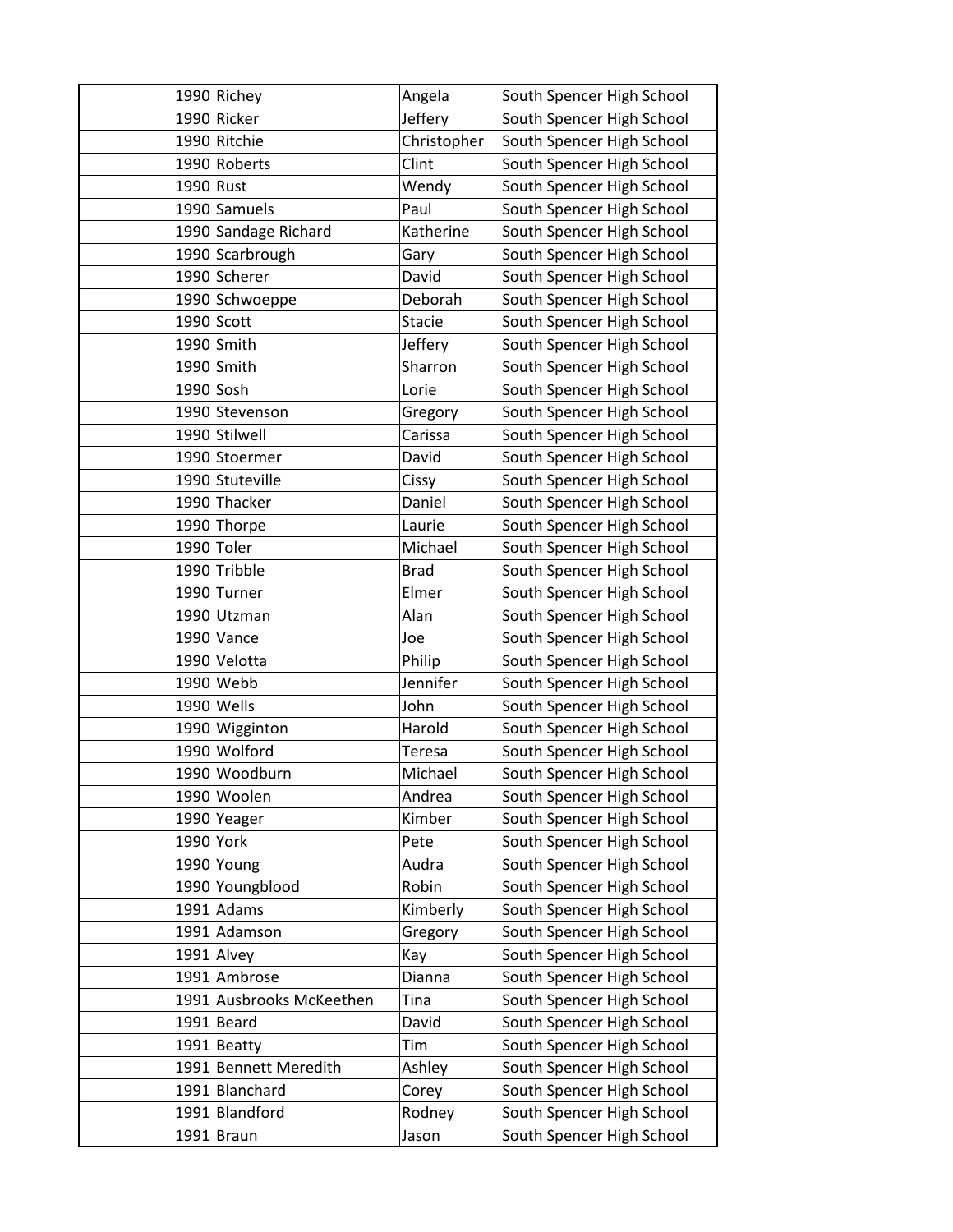|           | 1991 Brumfield       | Shawn       | South Spencer High School |
|-----------|----------------------|-------------|---------------------------|
|           | 1991 Bunner          | Matthew     | South Spencer High School |
|           | 1991 Carpenter       | Joseph      | South Spencer High School |
|           | 1991 Carpenter       | Veronica    | South Spencer High School |
|           | 1991 Carter          | Andrea      | South Spencer High School |
|           | 1991 Carter          | Michael     | South Spencer High School |
|           | 1991 Casebier        | Misty       | South Spencer High School |
|           | 1991 Coultas Daming  | Jennifer    | South Spencer High School |
|           | 1991 Crutchfield     | Winston     | South Spencer High School |
|           | 1991 Daming          | Paul        | South Spencer High School |
|           | 1991 Davenport       | Lori        | South Spencer High School |
|           | 1991 Davis           | Craig       | South Spencer High School |
|           | 1991 Day III         | George      | South Spencer High School |
|           | 1991 Franks          | Billi       | South Spencer High School |
|           | 1991 Froehlich       | <b>Tige</b> | South Spencer High School |
|           | 1991 Froehlich       | Tyla        | South Spencer High School |
|           | 1991 Fulks           | Kristina    | South Spencer High School |
|           | 1991 Gaesser         | Greg        | South Spencer High School |
|           | 1991 Garrett Gatton  | Kerrie      | South Spencer High School |
|           | 1991 Goldman Compton | Tara        | South Spencer High School |
|           | 1991 Greene          | Danny       | South Spencer High School |
|           | 1991 Grose           | Lana        | South Spencer High School |
|           | 1991 Gross Scheller  | Debra       | South Spencer High School |
|           | $1991$ Guth          | Mike        | South Spencer High School |
|           | $1991$ Hack          | Lance       | South Spencer High School |
|           | 1991 Hargis          | Amy         | South Spencer High School |
|           | 1991 Harris          | Greg        | South Spencer High School |
|           | 1991 Harrison        | Jason       | South Spencer High School |
|           | 1991 Hasty Maffia    | Jennifer    | South Spencer High School |
|           | 1991 Hawkins         | Jenny       | South Spencer High School |
|           | 1991 Helms           | Robert      | South Spencer High School |
|           | 1991 Herring Witmer  | Lori        | South Spencer High School |
|           | 1991 Higginbottom    | Lisa        | South Spencer High School |
|           | 1991 Higginbottom    | Lori        | South Spencer High School |
|           | 1991 Hinson          | Jeff        | South Spencer High School |
|           | 1991 Holland         | Leanna      | South Spencer High School |
|           | 1991 Hoosier         | <b>Beth</b> | South Spencer High School |
|           | 1991 Huffman         | Cary        | South Spencer High School |
|           | 1991 Ingram          | Tonya       | South Spencer High School |
|           | $1991$  Irwin        | Roger       | South Spencer High School |
|           | 1991 Jensen          | Richard     | South Spencer High School |
|           | $1991$ Jones         | Alan        | South Spencer High School |
|           | $1991$ Jones         | Russell     | South Spencer High School |
| 1991 Kuhl |                      | David       | South Spencer High School |
|           | 1991 Lawson          | Jennifer    | South Spencer High School |
|           | 1991 Marksberry      | Krys        | South Spencer High School |
|           | 1991 Masterson       | Bryan       | South Spencer High School |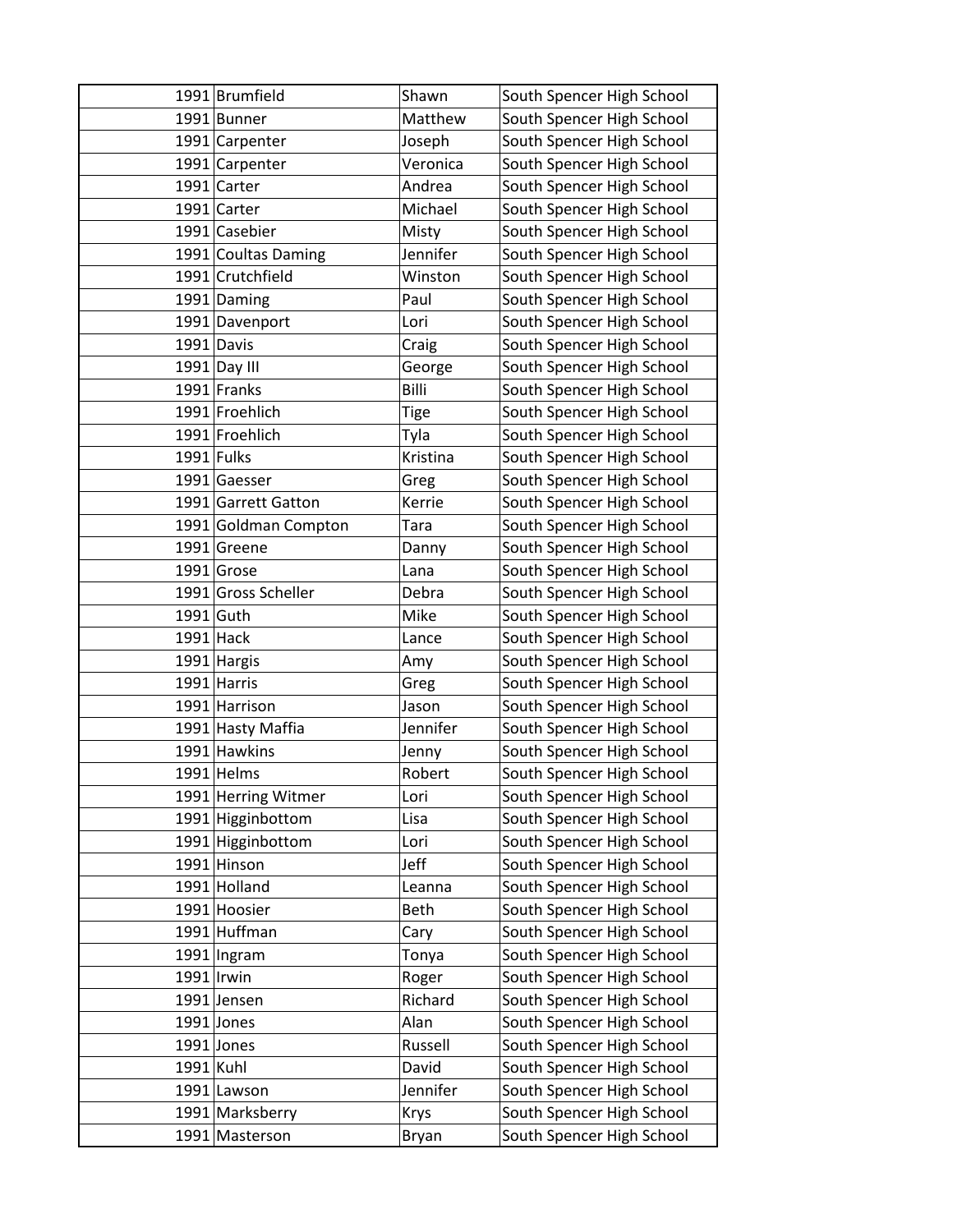|           | $1991$ Meece            | Sarah         | South Spencer High School |
|-----------|-------------------------|---------------|---------------------------|
|           | 1991 Meece II           | Leroy         | South Spencer High School |
|           | 1991 Meredith           | Shirley       | South Spencer High School |
|           | 1991 Meridith           | Dale          | South Spencer High School |
|           | 1991 Midkiff            | Scott         | South Spencer High School |
|           | 1991 Miller             | Nancy         | South Spencer High School |
|           | 1991 Miskimen Middleton | Melissa       | South Spencer High School |
|           | 1991 Morris             | Crystal       | South Spencer High School |
|           | 1991 Nash               | Janet         | South Spencer High School |
|           | 1991 Nash               | Julie         | South Spencer High School |
|           | 1991 O'Malley           | Peter         | South Spencer High School |
|           | 1991 Osborne            | Stephanie     | South Spencer High School |
|           | $1991$ Payne            | Christina     | South Spencer High School |
|           | 1991 Payne              | Joanna        | South Spencer High School |
|           | $1991$ Payne            | Matt          | South Spencer High School |
|           | 1991 Payne              | Stephanie     | South Spencer High School |
|           | 1991 Philips            | Pearl         | South Spencer High School |
|           | 1991 Pogue Jr.          | Joseph        | South Spencer High School |
|           | 1991 Potts              | Amy           | South Spencer High School |
|           | $1991$ Rapp             | Eddie         | South Spencer High School |
|           | 1991 Ricker             | Curtis        | South Spencer High School |
|           | 1991 Rininger           | Keary         | South Spencer High School |
|           | 1991 Roberts            | Lorie         | South Spencer High School |
| 1991 Roll |                         | Patrick       | South Spencer High School |
|           | $1991$ Roop             | Holly         | South Spencer High School |
|           | 1991 Rudisill           | Mark          | South Spencer High School |
|           | 1991 Sandage            | Teresa        | South Spencer High School |
|           | 1991 Sarver             | <b>Steve</b>  | South Spencer High School |
|           | 1991 Scarbrough         | Charles       | South Spencer High School |
|           | 1991 Scherer            | Billy         | South Spencer High School |
|           | 1991 Scherm             | Tammy         | South Spencer High School |
|           | 1991 Schmidt Zimmerman  | Miranda       | South Spencer High School |
|           | 1991 Schneider          | Chad          | South Spencer High School |
|           | 1991 Schulte            | Rob           | South Spencer High School |
|           | 1991 Sherwood           | Shane         | South Spencer High School |
|           | 1991 Slade Jr.          | Stephen       | South Spencer High School |
|           | $1991$ Smith            | Keenan        | South Spencer High School |
|           | 1991 Street             | Jason         | South Spencer High School |
|           | 1991 Symon              | <b>Bonita</b> | South Spencer High School |
|           | 1991 Taylor             | Kimberly      | South Spencer High School |
|           | 1991 Thacker            | <b>Brandy</b> | South Spencer High School |
|           | 1991 Tindle             | Donna         | South Spencer High School |
|           | 1991 Tindle             | Elissa        | South Spencer High School |
|           | 1991 Toliver            | Angela        | South Spencer High School |
|           | 1991 Velotta Jr.        | Philip        | South Spencer High School |
|           | 1991 Voyles             | Shawn         | South Spencer High School |
|           | 1991 Wandel             | Jason         | South Spencer High School |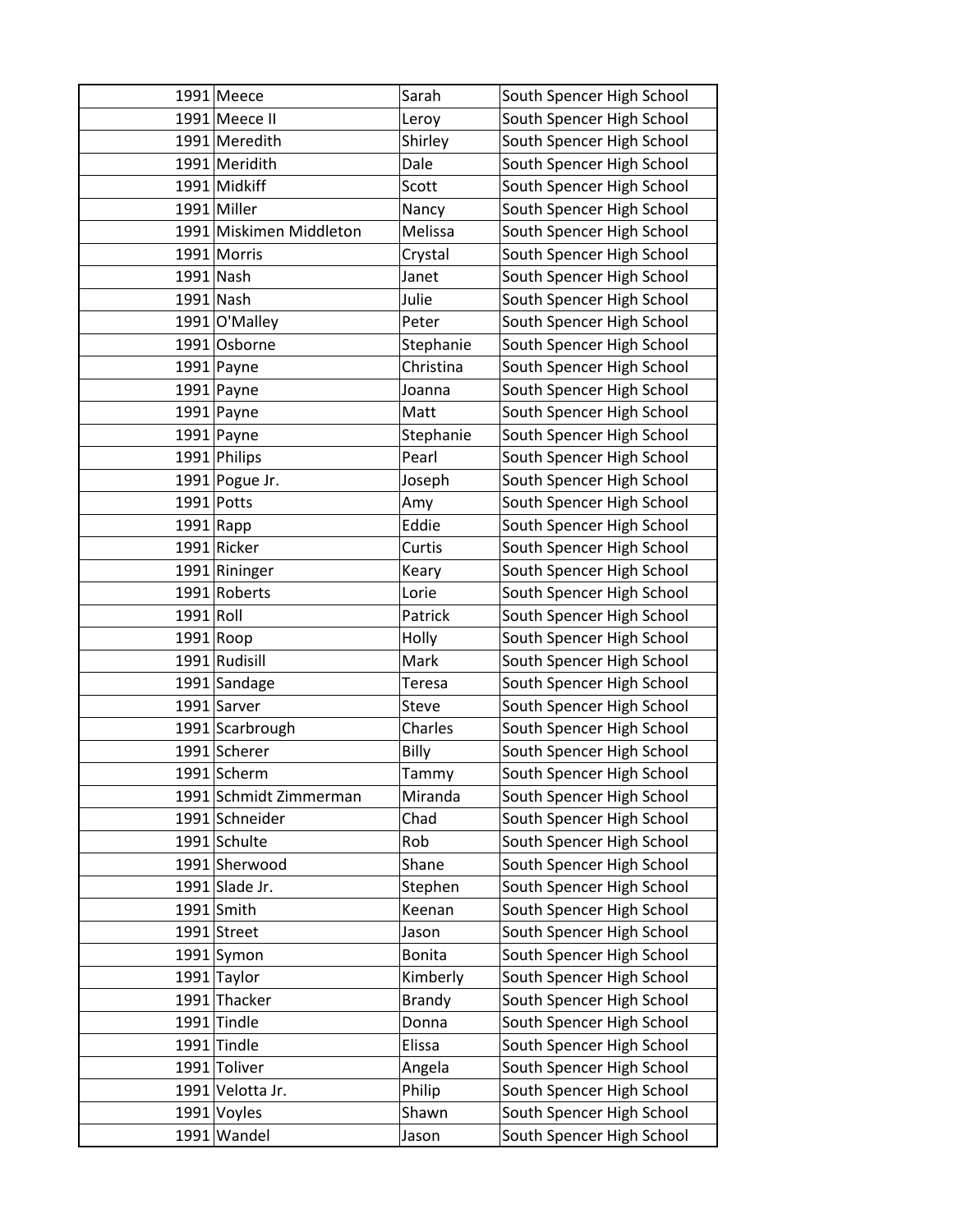|             | 1991 Wangler           | Terry    | South Spencer High School |
|-------------|------------------------|----------|---------------------------|
|             | 1991 Wayman            | Tammy    | South Spencer High School |
|             | $1991$ Wead            | Jennifer | South Spencer High School |
|             | 1991 Westfall          | Dana     | South Spencer High School |
|             | 1991 Wilkerson         | Jeremy   | South Spencer High School |
|             | 1991 Wilson            | Jennifer | South Spencer High School |
|             | 1991 Woodburn          | Sarah    | South Spencer High School |
|             | 1991 Wright            | Dawn     | South Spencer High School |
|             | 1991 Yeager            | Rhonda   | South Spencer High School |
|             | 1991 Yearby            | Jason    | South Spencer High School |
|             | 1992 Adams             | Kimberly | South Spencer High School |
|             | $1992$ Alvey           | Russell  | South Spencer High School |
|             | 1992 Ashley            | James    | South Spencer High School |
|             | 1992 Atchison          | Dale     | South Spencer High School |
|             | 1992 Atkinson          | Samantha | South Spencer High School |
| $1992$ Ayer |                        | David    | South Spencer High School |
|             | 1992 Bacon             | Matthew  | South Spencer High School |
|             | 1992 Bartlett          | Suzanne  | South Spencer High School |
|             | 1992 Baumeister Barber | Leisa    | South Spencer High School |
|             | 1992 Bowman            | Tammie   | South Spencer High School |
|             | $1992$ Boyd            | Missy    | South Spencer High School |
|             | 1992 Bratcher          | Melissa  | South Spencer High School |
|             | 1992 Bretz             | Leigh    | South Spencer High School |
|             | 1992 Briscoe           | Tom      | South Spencer High School |
|             | 1992 Bruggenschmidt    | Adam     | South Spencer High School |
|             | $1992$ Burch           | Tina     | South Spencer High School |
| $1992$ Buse |                        | Kimberly | South Spencer High School |
|             | 1992 Canary            | Salena   | South Spencer High School |
|             | 1992 Clark Forston     | Kimberly | South Spencer High School |
|             | 1992 Cooper            | Joshua   | South Spencer High School |
|             | 1992 Cooper            | Monica   | South Spencer High School |
|             | 1992 Copeland          | Dion     | South Spencer High School |
| 1992 Coy    |                        | Misti    | South Spencer High School |
|             | $1992$ Crane           | Scott    | South Spencer High School |
|             | $1992$ Crowe           | Troy     | South Spencer High School |
|             | 1992 Cuckler           | Kelly    | South Spencer High School |
|             | 1992 Davis             | Tim      | South Spencer High School |
|             | $1992$ Dean            | Nicki    | South Spencer High School |
| 1992 Dill   |                        | Juan     | South Spencer High School |
|             | 1992 Downs             | Libbia   | South Spencer High School |
|             | 1992 Duke              | Darrell  | South Spencer High School |
| $1992$ Eble |                        | Jason    | South Spencer High School |
|             | 1992 Emerson           | Jon      | South Spencer High School |
|             | 1992 Forston           | Cody     | South Spencer High School |
|             | $1992$ Frank           | Jennifer | South Spencer High School |
|             | 1992 Frohlich          | Katrina  | South Spencer High School |
|             | 1992 Fuller            | John     | South Spencer High School |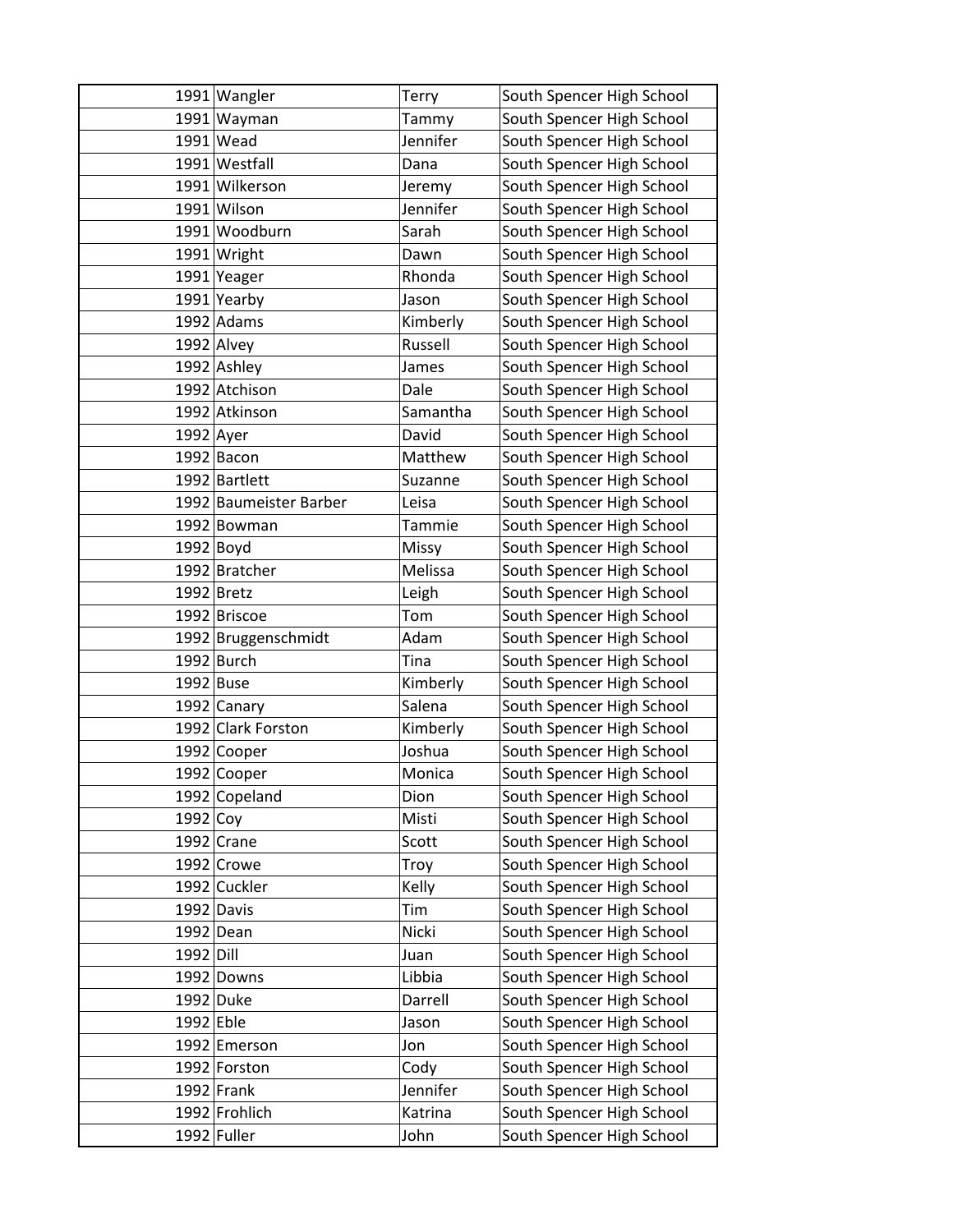|           | 1992 Gardner        | Michele   | South Spencer High School |
|-----------|---------------------|-----------|---------------------------|
|           | 1992 Garrett Hoofer | Martie    | South Spencer High School |
| 1992 Gill |                     | Staci     | South Spencer High School |
|           | $1992$ Glenn        | William   | South Spencer High School |
|           | 1992 Goodwin        | Angela    | South Spencer High School |
|           | 1992 Gordon Parker  | Misty     | South Spencer High School |
|           | 1992 Gubler         | Timmy     | South Spencer High School |
|           | 1992 Hagan          | Jennifer  | South Spencer High School |
|           | 1992 Hardy Dedman   | Rebecca   | South Spencer High School |
|           | 1992 Harris         | Marcia    | South Spencer High School |
|           | 1992 Hayworth       | Melody    | South Spencer High School |
|           | 1992 Heichelbech    | Vince     | South Spencer High School |
|           | 1992 Helms          | Andy      | South Spencer High School |
|           | 1992 Higdon         | Tony      | South Spencer High School |
|           | 1992 Hinson         | Karl      | South Spencer High School |
|           | 1992 Hoge           | Robert    | South Spencer High School |
|           | 1992 Houchin        | Jeffrey   | South Spencer High School |
|           | 1992 Howard         | Jeffrey   | South Spencer High School |
|           | $1992$ Krantz       | Karla     | South Spencer High School |
|           | 1992 Krantz         | Ronnie    | South Spencer High School |
| 1992 Lehr |                     | Paul      | South Spencer High School |
|           | 1992 Lester         | Bryan     | South Spencer High School |
| 1992 Ling |                     | Lisa      | South Spencer High School |
|           | 1992 Malone         | Melissa   | South Spencer High School |
|           | 1992 Martin         | Lisa      | South Spencer High School |
|           | 1992 Marts          | Susanne   | South Spencer High School |
|           | 1992 Masterson      | Bryan     | South Spencer High School |
|           | 1992 Masterson      | Tanya     | South Spencer High School |
|           | 1992 Masterson      | Tonia     | South Spencer High School |
|           | 1992 May Rogier     | Jill      | South Spencer High School |
|           | 1992 McBride        | Aaron     | South Spencer High School |
|           | 1992 McCoy          | Monte     | South Spencer High School |
|           | 1992 McReynolds     | David     | South Spencer High School |
|           | $1992$ Meece        | Crystal   | South Spencer High School |
|           | 1992 Meredith       | Kristina  | South Spencer High School |
|           | 1992 Meredith       | Melissa   | South Spencer High School |
|           | 1992 Miller         | Jo        | South Spencer High School |
|           | 1992 Moore          | Mendy     | South Spencer High School |
|           | 1992 Moseley        | Tonya     | South Spencer High School |
|           | 1992 Myers          | Joseph    | South Spencer High School |
|           | 1992 Myers Rapp     | Christine | South Spencer High School |
|           | 1992 Northrup       | Charlotte | South Spencer High School |
|           | 1992 Osborne        | Jeremy    | South Spencer High School |
|           | 1992 Parker         | Crystal   | South Spencer High School |
|           | 1992 Parsley        | Elizabeth | South Spencer High School |
|           | 1992 Parsley        | Eric      | South Spencer High School |
|           | 1992 Payne Bruton   | Rachel    | South Spencer High School |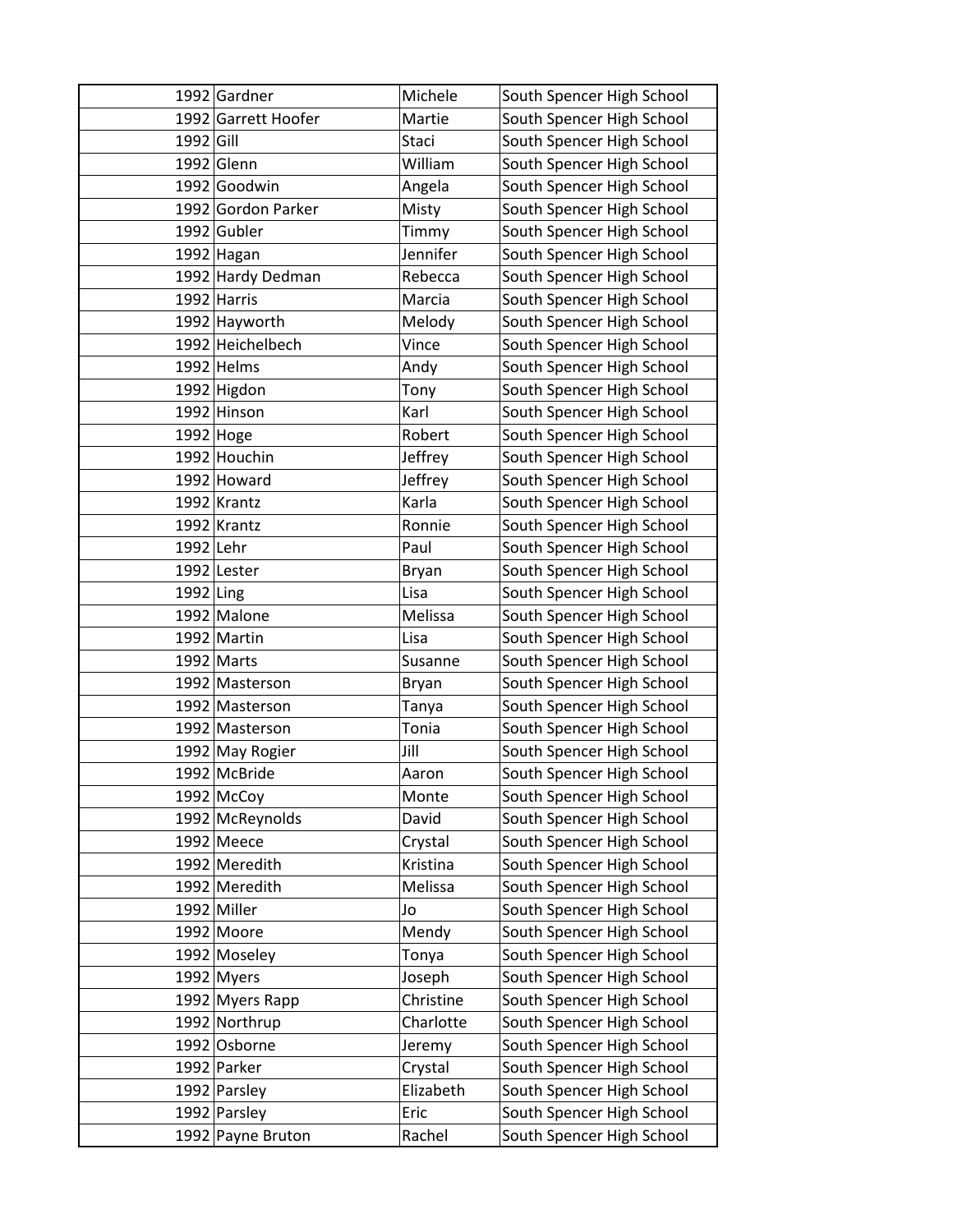|             | 1992 Phillips Jr.  | John           | South Spencer High School |
|-------------|--------------------|----------------|---------------------------|
|             | $1992$ Pope        | <b>Brandon</b> | South Spencer High School |
|             | 1992 Reisz         | Amy            | South Spencer High School |
| 1992 Rice   |                    | Patrick        | South Spencer High School |
|             | 1992 Ricker        | Pamela         | South Spencer High School |
|             | 1992 Roberts Byers | Jennifer       | South Spencer High School |
|             | $1992$ Roop        | C.R.           | South Spencer High School |
|             | 1992 Rowan         | Kathina        | South Spencer High School |
|             | 1992 Rowe          | James          | South Spencer High School |
|             | 1992 Rudisill      | Eric           | South Spencer High School |
|             | 1992 Scales        | Jimmy          | South Spencer High School |
|             | 1992 Scherer       | Melissa        | South Spencer High School |
| $1992$ Seib |                    | James          | South Spencer High School |
|             | $1992$ Short       | Mary           | South Spencer High School |
|             | 1992 Shrode Maisto | Sarah          | South Spencer High School |
|             | 1992 Siddons Jr.   | Joseph         | South Spencer High School |
|             | 1992 Simpson       | Rebecca        | South Spencer High School |
|             | $1992$ Smith       | Johnny         | South Spencer High School |
|             | $1992$ Smith       | Stephen        | South Spencer High School |
|             | 1992 Stallings     | Gerri          | South Spencer High School |
|             | 1992 Stephens Burt | Mary           | South Spencer High School |
|             | 1992 Stuteville    | Michael        | South Spencer High School |
|             | 1992 Taylor        | Denise         | South Spencer High School |
|             | $1992$ Tharp       | <b>Brian</b>   | South Spencer High School |
|             | 1992 Thorpe        | Stephen        | South Spencer High School |
|             | 1992 Toler         | Jason          | South Spencer High School |
|             | $1992$ Trice       | Johnna         | South Spencer High School |
|             | 1992 Turner        | James          | South Spencer High School |
|             | 1992 Upchurch      | Christopher    | South Spencer High School |
|             | 1992 Vanover       | Samuel         | South Spencer High School |
|             | 1992 Vanover       | Tammy          | South Spencer High School |
|             | 1992 Wandel        | John           | South Spencer High School |
|             | 1992 Wilcox        | Jeffrey        | South Spencer High School |
|             | 1992 Wilhelmus     | Kent           | South Spencer High School |
|             | 1992 Wilkinson     | David          | South Spencer High School |
|             | 1992 Williams      | Angela         | South Spencer High School |
|             | 1992 Williams      | Greg           | South Spencer High School |
|             | 1992 Wilson        | Jeremy         | South Spencer High School |
|             | 1992 Wireman       | Karla          | South Spencer High School |
|             | 1992 Wolford       | Mary           | South Spencer High School |
|             | 1992 Woodruff      | Robert         | South Spencer High School |
|             | 1992 Yeager        | Stacey         | South Spencer High School |
|             | 1992 Young         | Kristi         | South Spencer High School |
|             | 1992 Young         | Kristine       | South Spencer High School |
|             | 1992 Young         | Shane          | South Spencer High School |
|             | 1993 Adams Kenney  | Lori           | South Spencer High School |
|             | 1993 Allen         | Roberta        | South Spencer High School |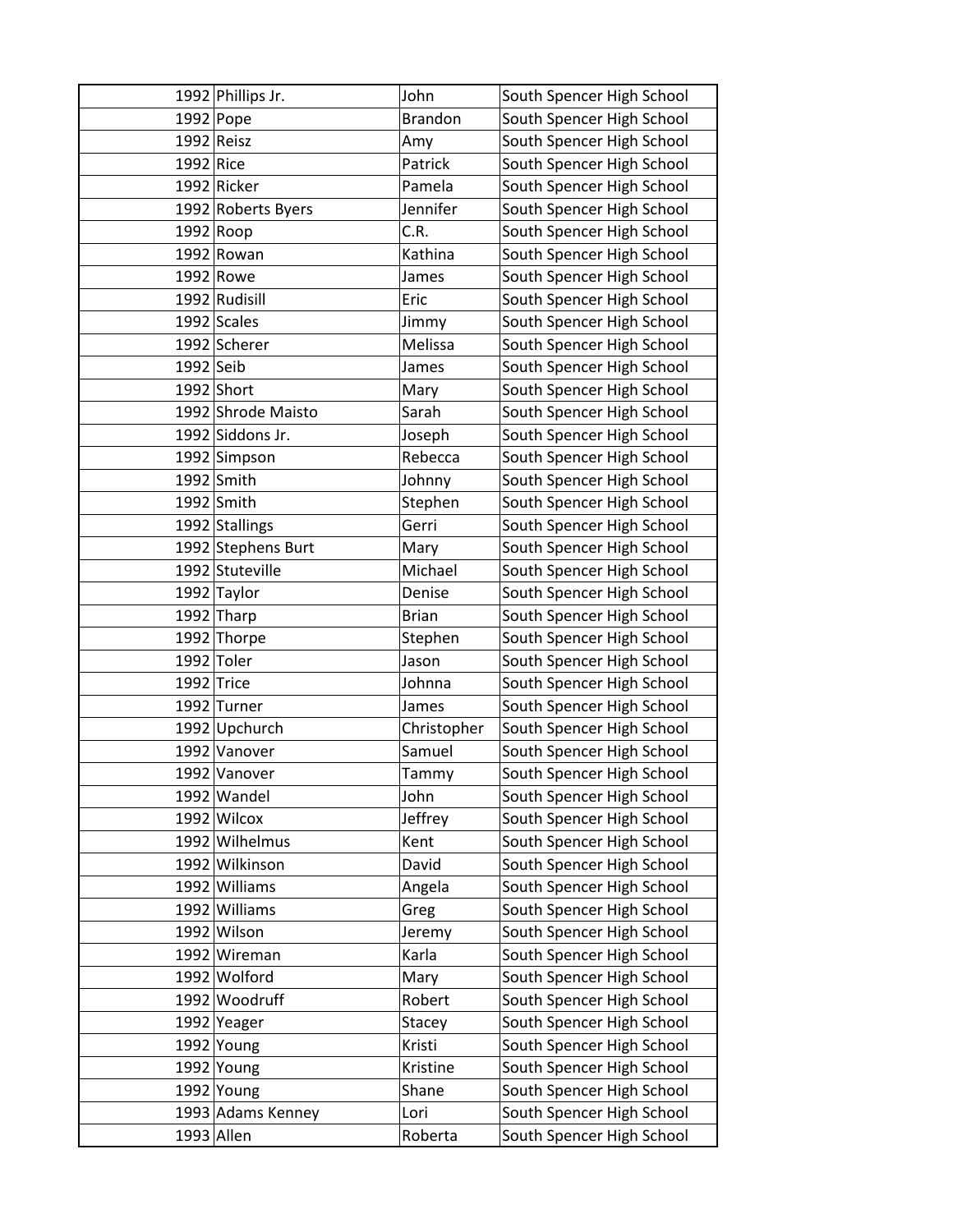|             | $1993$ Ambs          | Melinda       | South Spencer High School |
|-------------|----------------------|---------------|---------------------------|
|             | 1993 Badger          | <b>Brandi</b> | South Spencer High School |
|             | 1993 Barclay         | Phillip       | South Spencer High School |
|             | 1993 Barnett         | Anita         | South Spencer High School |
|             | 1993 Bartlett        | Jeremy        | South Spencer High School |
|             | 1993 Bell Seitz      | Krista        | South Spencer High School |
|             | 1993 Bidwell         | Julie         | South Spencer High School |
|             | 1993 Birchler Bryant | Anne          | South Spencer High School |
|             | $1993$ Boyer         | Alan          | South Spencer High School |
|             | $1993$ Brown         | Krista        | South Spencer High School |
|             | 1993 Bruggenschmidt  | Eric          | South Spencer High School |
|             | 1993 Bryant          | Derrick       | South Spencer High School |
|             | 1993 Buchanan        | Krista        | South Spencer High School |
|             | 1993 Bunner          | Zachary       | South Spencer High School |
|             | 1993 Burdin          | Jon           | South Spencer High School |
|             | 1993 Butcher         | Jeffrey       | South Spencer High School |
|             | $1993$ Byam          | Erin          | South Spencer High School |
|             | 1993 Carver          | <b>Brandi</b> | South Spencer High School |
|             | $1993$ Clark         | Jason         | South Spencer High School |
| 1993 Cron   |                      | Tia           | South Spencer High School |
|             | 1993 Crum            | Kyla          | South Spencer High School |
|             | 1993 Demastus        | Jimmy         | South Spencer High School |
|             | 1993 DeWeese         | Aaron         | South Spencer High School |
|             | 1993 Fischer         | Jason         | South Spencer High School |
|             | 1993 Fisher          | Michael       | South Spencer High School |
|             | $1993$ Freels        | Shane         | South Spencer High School |
|             | 1993 Garrett         | Christina     | South Spencer High School |
|             | 1993 Garrett         | Rhonda        | South Spencer High School |
|             | 1993 Geer Scales     | Rebecca       | South Spencer High School |
|             | 1993 Goffinet        | Amy           | South Spencer High School |
|             | 1993 Grose           | Heather       | South Spencer High School |
|             | 1993 Grose           | Kenneth       | South Spencer High School |
| $1993$ Hack |                      | Mindy         | South Spencer High School |
|             | 1993 Hagedorn        | Thomas        | South Spencer High School |
|             | 1993 Haines          | Leisa         | South Spencer High School |
| 1993 Hale   |                      | Casey         | South Spencer High School |
|             | 1993 Hancock         | Amy           | South Spencer High School |
|             | 1993 Harmon          | Joshua        | South Spencer High School |
|             | 1993 Harris          | Sheri         | South Spencer High School |
|             | 1993 Harrison        | Ryan          | South Spencer High School |
|             | 1993 Hicks           | Robert        | South Spencer High School |
| 1993 Hill   |                      | Heather       | South Spencer High School |
|             | 1993 Holbrook        | Ryan          | South Spencer High School |
| 1993 Horn   |                      | Wes           | South Spencer High School |
|             | $1993$ Hughes        | David         | South Spencer High School |
|             | 1993 Hurley Brody    | Amy           | South Spencer High School |
|             | 1993 Hurm            | Beth          | South Spencer High School |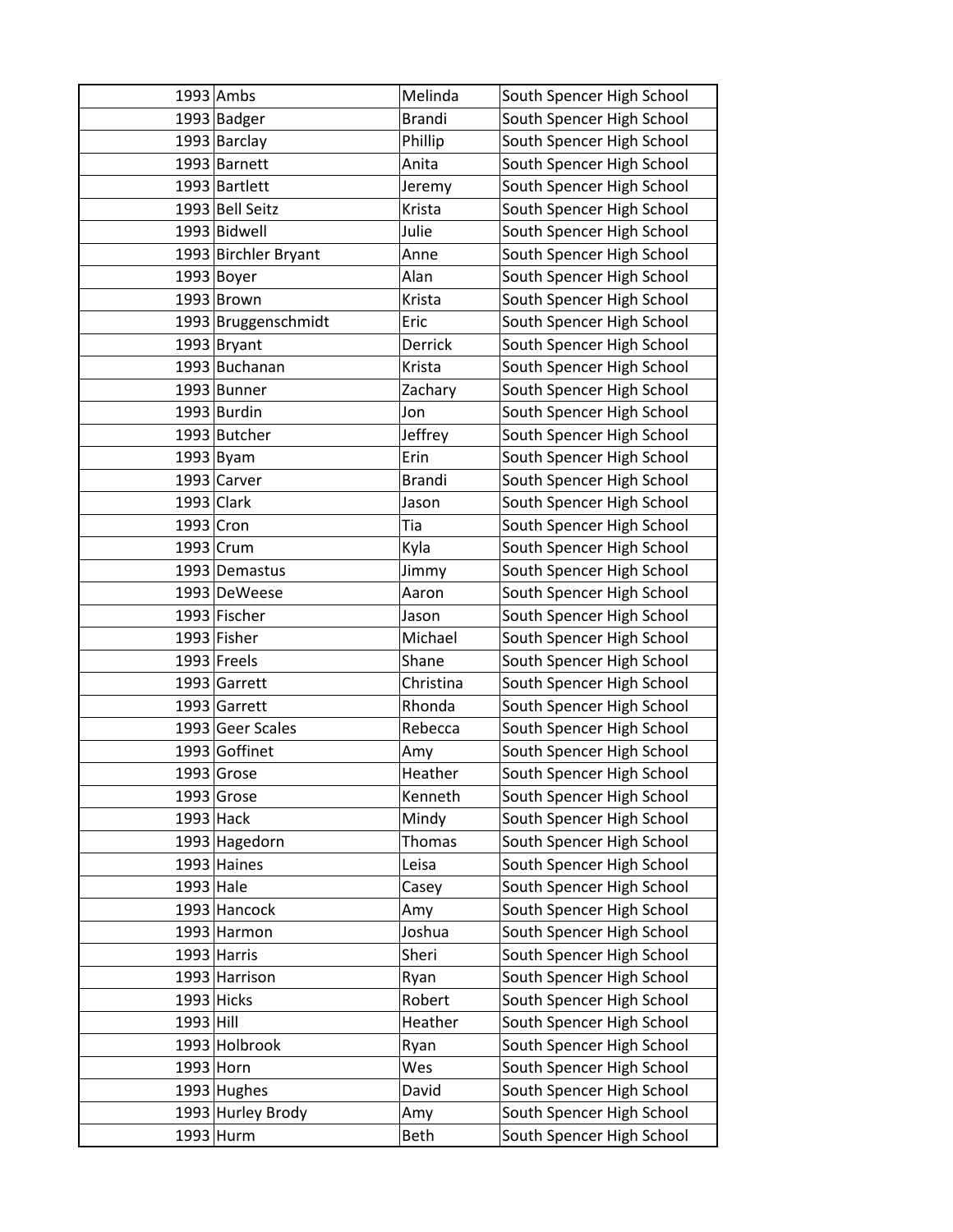|             | $1993$ Ingram       | Jason           | South Spencer High School |
|-------------|---------------------|-----------------|---------------------------|
|             | 1993 Johnson        | Susan           | South Spencer High School |
|             | 1993 Kennedy        | Tod             | South Spencer High School |
|             | 1993 Kirchgessner   | Nathan          | South Spencer High School |
|             | 1993 Kramer         | Jennifer        | South Spencer High School |
| 1993 Lane   |                     | Kelli           | South Spencer High School |
|             | 1993 Lechert        | William         | South Spencer High School |
| $1993$ Limp |                     | Laura           | South Spencer High School |
|             | 1993 Lindsey        | Jami            | South Spencer High School |
|             | 1993 Louden         | Ralph           | South Spencer High School |
|             | 1993 Magnus         | Jake            | South Spencer High School |
|             | 1993 Manley         | <b>Brittany</b> | South Spencer High School |
|             | 1993 Marijanovic    | Dag             | South Spencer High School |
|             | 1993 Masterson      | <b>Terry</b>    | South Spencer High School |
|             | 1993 McKeehan       | Lee             | South Spencer High School |
|             | $1993$ Meyer        | Cindy           | South Spencer High School |
|             | 1993 Middleton      | Amy             | South Spencer High School |
|             | 1993 Middleton      | Bryan           | South Spencer High School |
|             | 1993 Miller         | Dana            | South Spencer High School |
|             | 1993 Moore          | Christina       | South Spencer High School |
| 1993 Nix    |                     | Angela          | South Spencer High School |
|             | 1993 O'Malley       | Adrienne        | South Spencer High School |
|             | 1993 Patridge       | Tiffany         | South Spencer High School |
|             | 1993 Payton Walker  | Leigha          | South Spencer High School |
|             | 1993 Peckenpaugh    | Susan           | South Spencer High School |
| 1993 Price  |                     | April           | South Spencer High School |
|             | 1993 Puckett        | Jeremy          | South Spencer High School |
|             | 1993 Reeder         | Eric            | South Spencer High School |
| 1993 Rice   |                     | Erik            | South Spencer High School |
|             | 1993 Richard        | Lori            | South Spencer High School |
|             | 1993 Rickard        | Jamie           | South Spencer High School |
|             | 1993 Rickard        | Jody            | South Spencer High School |
|             | 1993 Sarver         | Jason           | South Spencer High School |
|             | $1993$ Scaggs       | Carl            | South Spencer High School |
|             | 1993 Schaefer       | Angie           | South Spencer High School |
|             | 1993 Scheessele     | Jennifer        | South Spencer High School |
|             | 1993 Schulte        | Diane           | South Spencer High School |
|             | 1993 Schulte Lloyd  | <b>Tara</b>     | South Spencer High School |
|             | 1993 Siddons        | <b>Billie</b>   | South Spencer High School |
|             | 1993 Sitzman        | Lisa            | South Spencer High School |
|             | 1993 Smith          | Mary            | South Spencer High School |
|             | $1993$ Smith        | Terri           | South Spencer High School |
|             | 1993 Snyder         | William         | South Spencer High School |
|             | 1993 Steinkamp Guth | Sara            | South Spencer High School |
|             | 1993 Stephens       | Tony            | South Spencer High School |
|             | $1993$ Stiller      | Mareike         | South Spencer High School |
|             | $1993$ Strahl       | Trent           | South Spencer High School |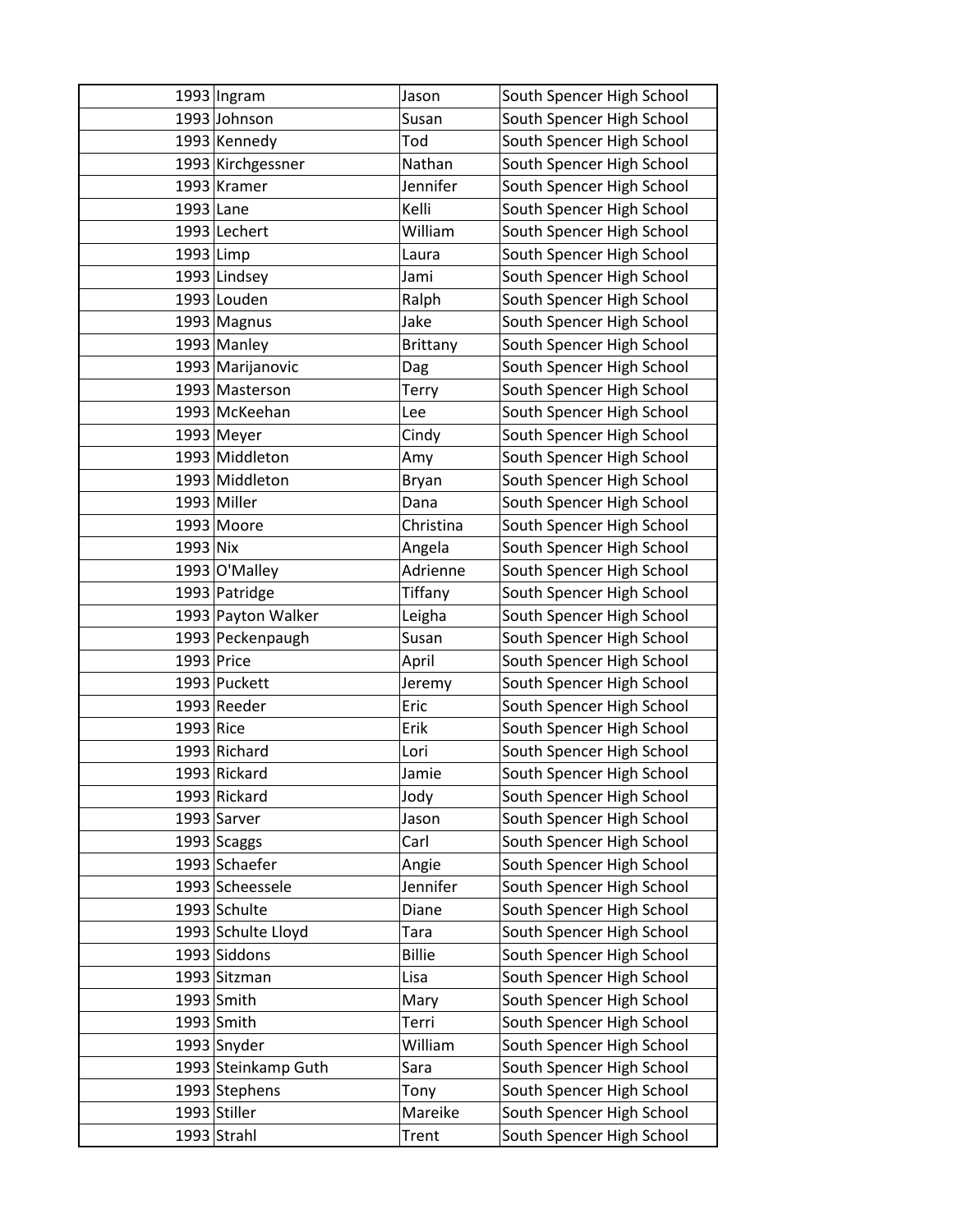| 1993 Sullivan       | <b>Brian</b>   | South Spencer High School |
|---------------------|----------------|---------------------------|
| 1993 Tribble        | Andrea         | South Spencer High School |
| $1993$ Turner       | Jurgen         | South Spencer High School |
| $1993$ Vance        | John           | South Spencer High School |
| 1993 Virgin Morales | Charissa       | South Spencer High School |
| 1993 Warren         | Christopher    | South Spencer High School |
| 1993 Waters         | Karen          | South Spencer High School |
| $1993$ Wead         | Stephanie      | South Spencer High School |
| 1993 Wheatley       | Jason          | South Spencer High School |
| 1993 Wigginton      | Melissa        | South Spencer High School |
| 1993 Wilhelmus      | Ryan           | South Spencer High School |
| 1993 Wilkinson      | Amanda         | South Spencer High School |
| 1993 Wilkinson      | Dawn           | South Spencer High School |
| 1993 Wilkinson      | Shawn          | South Spencer High School |
| 1993 Williams       | Jason          | South Spencer High School |
| 1993 Wilson         | Michael        | South Spencer High School |
| $1994$ Adams        | Mindy          | South Spencer High School |
| 1994 Adamson Gordon | Courtney       | South Spencer High School |
| 1994 Adkins         | Nikki          | South Spencer High School |
| $1994$ Alvey        | Corey          | South Spencer High School |
| 1994 Atkinson       | Natasha        | South Spencer High School |
| 1994 Autry          | John           | South Spencer High School |
| 1994 Baize          | Jason          | South Spencer High School |
| 1994 Bogan          | Lonnie         | South Spencer High School |
| 1994 Burden         | Jay            | South Spencer High School |
| 1994 Carpenter      | Ben            | South Spencer High School |
| 1994 Chapman        | Jason          | South Spencer High School |
| $1994$ Crane        | <b>Brandon</b> | South Spencer High School |
| 1994 Crooks         | Jennifer       | South Spencer High School |
| 1994 Cuckler        | Sam            | South Spencer High School |
| 1994 Dean           | Rebecca        | South Spencer High School |
| 1994 Decker         | Stacy          | South Spencer High School |
| 1994 Dickenson      | Michelle       | South Spencer High School |
| 1994 Dooley         | Ryan           | South Spencer High School |
| 1994 Eckardt        | Curtis         | South Spencer High School |
| 1994 Emerson        | Patricia       | South Spencer High School |
| 1994 Finney         | Missy          | South Spencer High School |
| $1994$ Frakes       | Crystal        | South Spencer High School |
| 1994 Fuller         | Shandalyn      | South Spencer High School |
| 1994 Gardner        | Eric           | South Spencer High School |
| 1994 Garrett        | Gretchen       | South Spencer High School |
| 1994 Garrett        | John           | South Spencer High School |
| 1994 Garrett Wallis | Angela         | South Spencer High School |
| 1994 Garrison       | Bryan          | South Spencer High School |
| 1994 Girten         | Stephanie      | South Spencer High School |
| 1994 Glover         | Bobby          | South Spencer High School |
| 1994 Goldman        | Chad           | South Spencer High School |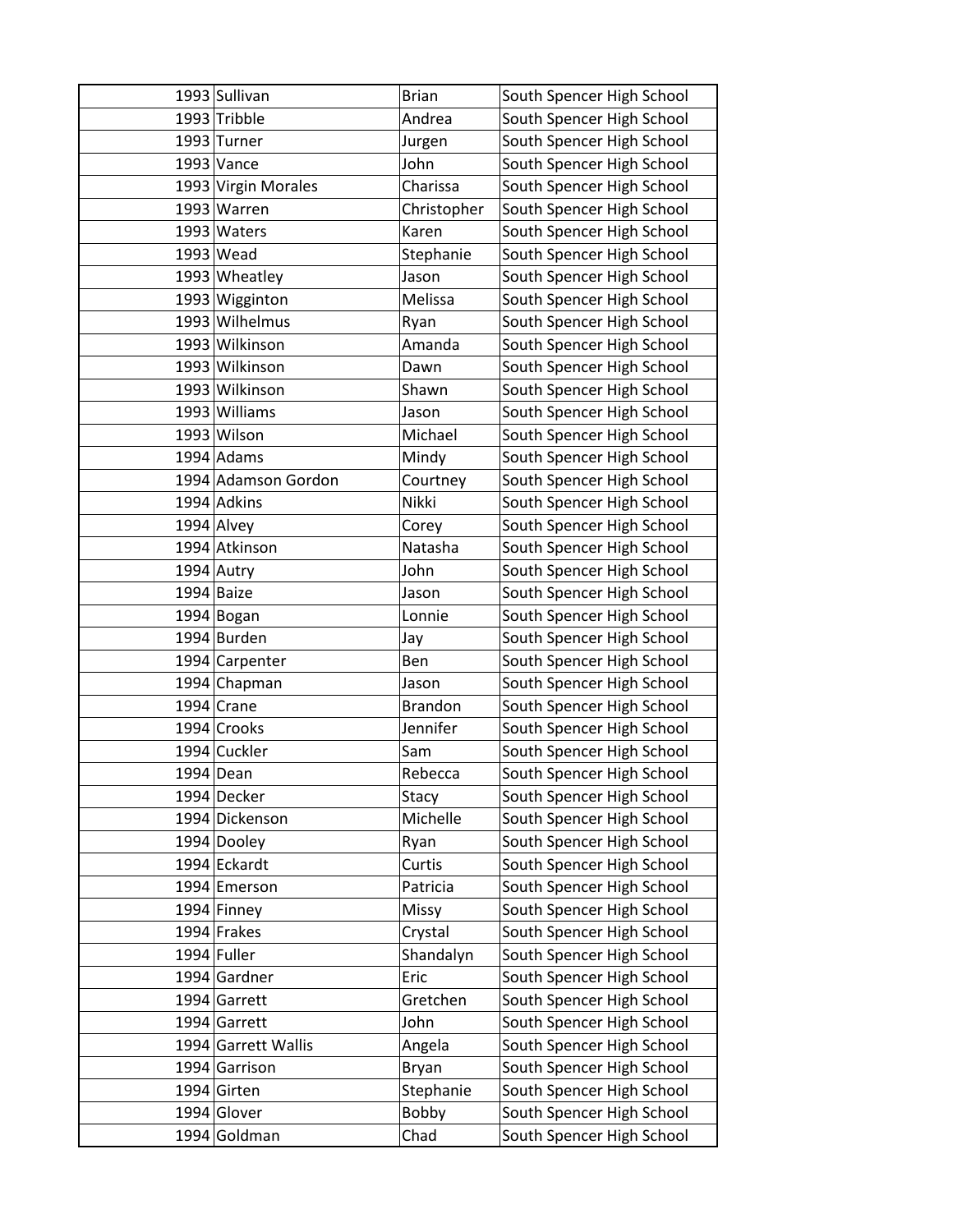|             | 1994 Gooding        | Heather        | South Spencer High School |
|-------------|---------------------|----------------|---------------------------|
|             | 1994 Green          | Davie          | South Spencer High School |
|             | 1994 Grose          | Heath          | South Spencer High School |
|             | 1994 Hagan          | April          | South Spencer High School |
|             | 1994 Hargis         | Matt           | South Spencer High School |
|             | 1994 Hargis         | Tom            | South Spencer High School |
|             | $1994$ Harris       | John           | South Spencer High School |
|             | 1994 Harris         | Jonathon       | South Spencer High School |
|             | 1994 Hasty          | Charla         | South Spencer High School |
|             | 1994 Hawkins        | <b>Rick</b>    | South Spencer High School |
|             | 1994 Hedrick        | Jarrod         | South Spencer High School |
|             | 1994 Heichelbeck    | Brendan        | South Spencer High School |
|             | 1994 Hinson         | Paul           | South Spencer High School |
| 1994 Horn   |                     | Shannon        | South Spencer High School |
|             | 1994 Jessee Glenn   | Stacey         | South Spencer High School |
|             | $1994$ Jones        | Jeffrey        | South Spencer High School |
|             | 1994 Kelley         | Kurtis         | South Spencer High School |
| $1994$ King |                     | Pamela         | South Spencer High School |
|             | 1994 Kinsey         | Mark           | South Spencer High School |
|             | 1994 Lawrence       | Steve          | South Spencer High School |
|             | 1994 Lindsey        | Adrian         | South Spencer High School |
| $1994$ Ling |                     | Joseph         | South Spencer High School |
|             | 1994 Magill         | Rachel         | South Spencer High School |
|             | 1994 Mayfield       | <b>Brandy</b>  | South Spencer High School |
|             | 1994 Mayne Stein    | Ericka         | South Spencer High School |
|             | 1994 McBride Harris | Laura          | South Spencer High School |
|             | 1994 McCoy          | <b>Brandon</b> | South Spencer High School |
|             | 1994 McDurmon       | Shad           | South Spencer High School |
|             | 1994 McKeethen      | Kyle           | South Spencer High School |
|             | 1994 Meredith       | Ashley         | South Spencer High School |
|             | 1994 Miller         | Verlita        | South Spencer High School |
|             | 1994 Minigh         | <b>Becky</b>   | South Spencer High School |
|             | 1994 Moore          | Clayton        | South Spencer High School |
|             | 1994 Moore          | Ed             | South Spencer High School |
|             | 1994 Moorman        | Christie       | South Spencer High School |
|             | 1994 Morales        | Emiliano       | South Spencer High School |
|             | 1994 Morgan         | Jennifer       | South Spencer High School |
|             | 1994 Morrison       | Nathan         | South Spencer High School |
|             | 1994 Moseley        | Misty          | South Spencer High School |
|             | 1994 Myers          | Steven         | South Spencer High School |
|             | 1994 Nesler         | Jason          | South Spencer High School |
| 1994 Nix    |                     | Charles        | South Spencer High School |
|             | 1994 Payne          | Matt           | South Spencer High School |
|             | $1994$ Pease        | Amanda         | South Spencer High School |
|             | 1994 Pounds         | Heather        | South Spencer High School |
|             | 1994 Reddoor        | Charlie        | South Spencer High School |
|             | 1994 Richey         | Christopher    | South Spencer High School |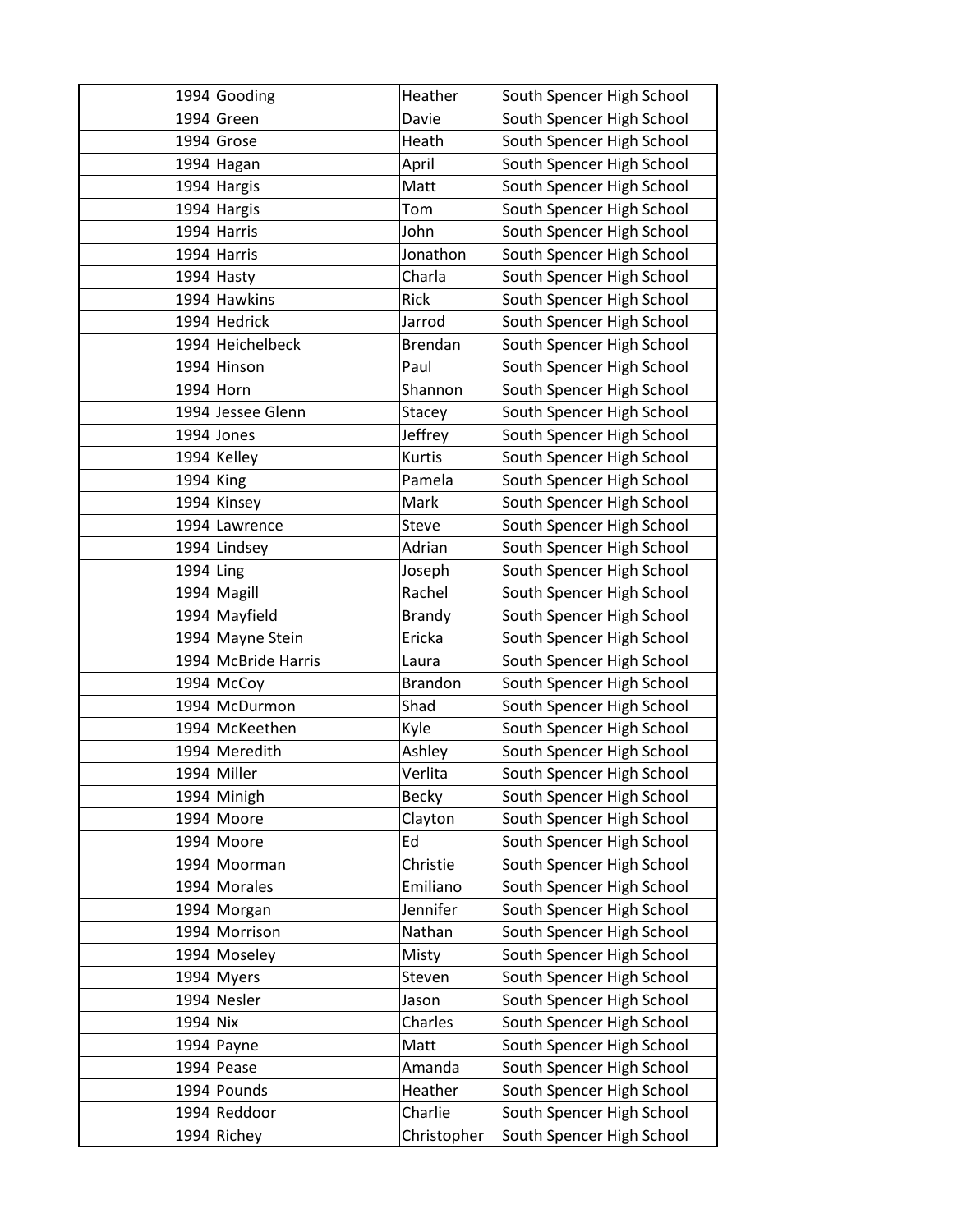|           | 1994 Robinson     | Christopher   | South Spencer High School |
|-----------|-------------------|---------------|---------------------------|
|           | 1994 Russel       | Cheri         | South Spencer High School |
|           | 1994 Sandage      | Christina     | South Spencer High School |
|           | 1994 Sandage      | Eddie         | South Spencer High School |
|           | 1994 Schmidt      | Mahalie       | South Spencer High School |
|           | 1994 Shields      | Robert        | South Spencer High School |
|           | 1994 Siddons      | <b>Bryce</b>  | South Spencer High School |
|           | $1994$ Smith      | Chad          | South Spencer High School |
|           | $1994$ Smith      | Rima          | South Spencer High School |
|           | 1994 Smith        | <b>Travis</b> | South Spencer High School |
|           | 1994 Stephens     | Erica         | South Spencer High School |
|           | 1994 Stevens      | Tracey        | South Spencer High School |
|           | 1994 Sturgeon     | Jason         | South Spencer High School |
|           | 1994 Swanker      | John          | South Spencer High School |
|           | 1994 Tanjoco      | Anthony       | South Spencer High School |
|           | 1994 Thorpe       | <b>Brian</b>  | South Spencer High School |
|           | $1994$ Todd       | Dennis        | South Spencer High School |
|           | 1994 Trskin       | Michael       | South Spencer High School |
|           | 1994 Tucker       | Rebecca       | South Spencer High School |
|           | $1994$ Tuley      | Andrea        | South Spencer High School |
|           | 1994 Underhill    | Mindy         | South Spencer High School |
|           | 1994 Upchurch     | Rebecca       | South Spencer High School |
|           | 1994 Van Horn     | Leroy         | South Spencer High School |
|           | 1994 Vaughan      | Phillip       | South Spencer High School |
|           | 1994 Wade Gardner | Jenny         | South Spencer High School |
|           | $1994$ Ward       | Mark          | South Spencer High School |
|           | 1994 Wathen       | Sarah         | South Spencer High School |
|           | 1994 Wathen       | Scott         | South Spencer High School |
|           | 1994 Weatherholt  | Jeff          | South Spencer High School |
|           | 1994 Wendel       | Jami          | South Spencer High School |
|           | 1994 Wetherill    | John          | South Spencer High School |
|           | 1994 Winkler      | <b>Terry</b>  | South Spencer High School |
|           | 1994 Wolford      | Nancy         | South Spencer High School |
|           | 1994 Wood         | Jennifer      | South Spencer High School |
|           | 1994 Wood         | Robyn         | South Spencer High School |
|           | 1994 Wright       | Stacey        | South Spencer High School |
|           | $1995$ Adams      | Chrystal      | South Spencer High School |
|           | $1995$ Adams      | Keith         | South Spencer High School |
|           | $1995$ Adams      | Rita          | South Spencer High School |
|           | 1995 Alvey        | Christina     | South Spencer High School |
|           | $1995$ Alvey      | Daniel        | South Spencer High School |
|           | 1995 Ambs         | Ryan          | South Spencer High School |
|           | 1995 Atkinson     | Chad          | South Spencer High School |
|           | 1995 Austin       | <b>Brandi</b> | South Spencer High School |
| 1995 Ayer |                   | Kent          | South Spencer High School |
|           | 1995 Badger       | Matthew       | South Spencer High School |
|           | 1995 Barclay      | Michael       | South Spencer High School |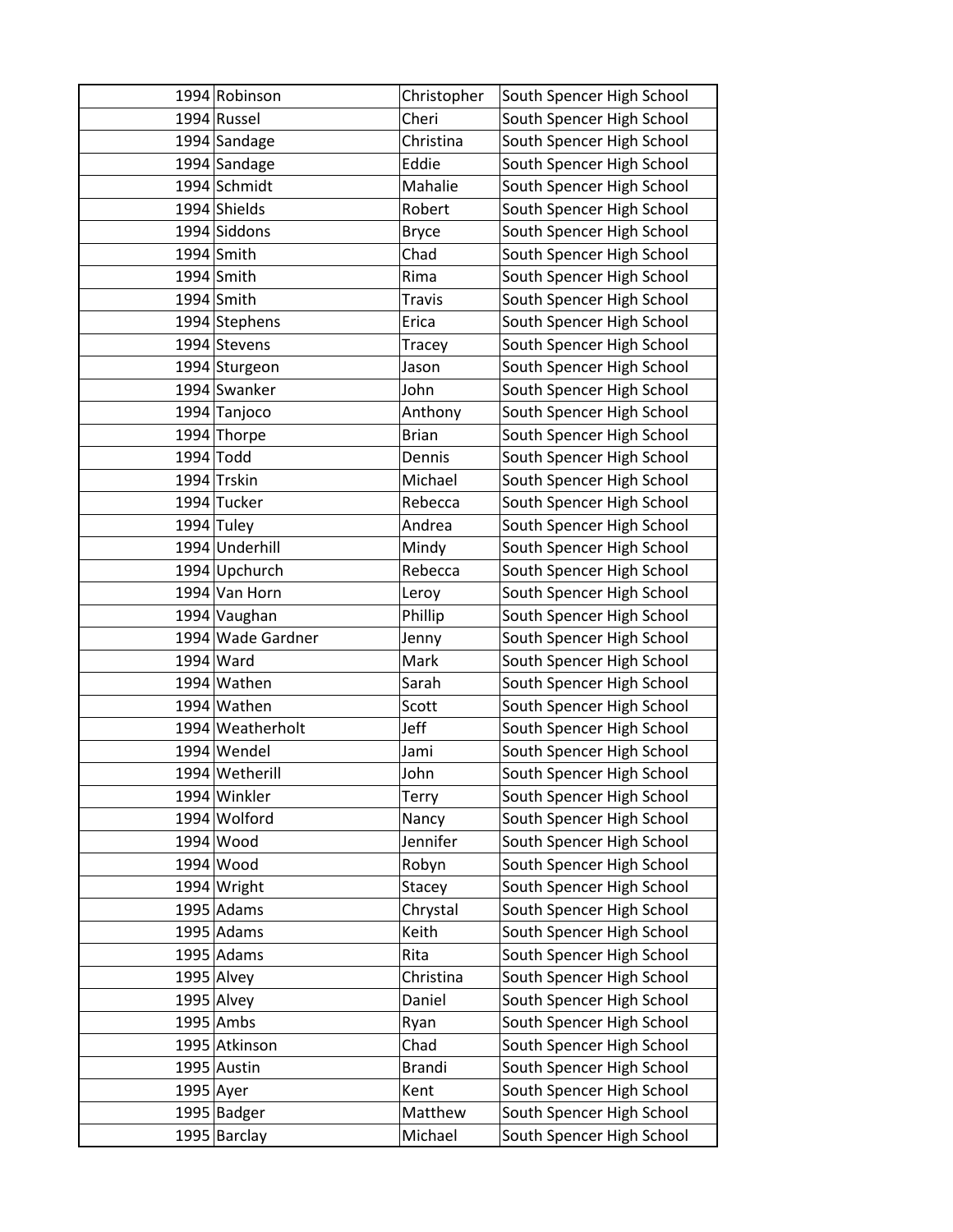|              | 1995 Barnes           | Shelly       | South Spencer High School |
|--------------|-----------------------|--------------|---------------------------|
|              | 1995 Birchler         | Robert       | South Spencer High School |
|              | 1995 Borst            | Joseph       | South Spencer High School |
|              | 1995 Boultinghouse    | April        | South Spencer High School |
|              | 1995 Bowers           | Jason        | South Spencer High School |
|              | 1995 Brauns           | Melissa      | South Spencer High School |
|              | 1995 Broeker          | Benjamin     | South Spencer High School |
|              | 1995 Brown            | Scott        | South Spencer High School |
|              | 1995 Bunner           | Melissa      | South Spencer High School |
|              | 1995 Coomes Harrelson | Nicole       | South Spencer High School |
|              | 1995 Cooper           | Farrah       | South Spencer High School |
|              | 1995 Coultas          | Jason        | South Spencer High School |
|              | 1995 Daming           | Stephanie    | South Spencer High School |
|              | 1995 DeWeese          | Lori         | South Spencer High School |
| 1995 Fox     |                       | Heather      | South Spencer High School |
|              | 1995 Freels           | Sonya        | South Spencer High School |
|              | 1995 Fulkerson        | Bryan        | South Spencer High School |
|              | 1995 Fulkerson        | Charity      | South Spencer High School |
|              | 1995 Garrett          | Misty        | South Spencer High School |
|              | 1995 Gaston           | Penny        | South Spencer High School |
|              | 1995 Gill Moseley     | Felicia      | South Spencer High School |
|              | 1995 Goodwin          | Danny        | South Spencer High School |
| $1995$ Graf  |                       | Wesley       | South Spencer High School |
|              | 1995 Grose            | Amanda       | South Spencer High School |
| 1995 Guth    |                       | <b>Brian</b> | South Spencer High School |
|              | 1995 Haines           | Melissa      | South Spencer High School |
|              | 1995 Harmon           | Trey         | South Spencer High School |
|              | 1995 Harper           | Josh         | South Spencer High School |
|              | 1995 Holstein         | Chris        | South Spencer High School |
|              | 1995 Houchin          | James        | South Spencer High School |
|              | 1995 Houle            | Jamie        | South Spencer High School |
|              | 1995 Hurm             | Sherri       | South Spencer High School |
| 1995 Iler    |                       | Steven       | South Spencer High School |
|              | 1995 Ingram           | Ronda        | South Spencer High School |
| 1995 King    |                       | John         | South Spencer High School |
|              | 1995 Knight           | MeChele      | South Spencer High School |
|              | 1995 Koester          | Michelle     | South Spencer High School |
|              | 1995 Krantz           | Karen        | South Spencer High School |
| 1995 Like    |                       | Angela       | South Spencer High School |
|              | 1995 Lloyd            | Jason        | South Spencer High School |
|              | 1995 Maddox           | Dawn         | South Spencer High School |
|              | 1995 Matthews         | <b>Brian</b> | South Spencer High School |
|              | 1995 Matthews         | Michael      | South Spencer High School |
|              | $1995$ Meece          | Rebekah      | South Spencer High School |
|              | 1995 Meredith         | Amy          | South Spencer High School |
| $1995$ Mills |                       | Bryan        | South Spencer High School |
|              | 1995 Morgan           | Misty        | South Spencer High School |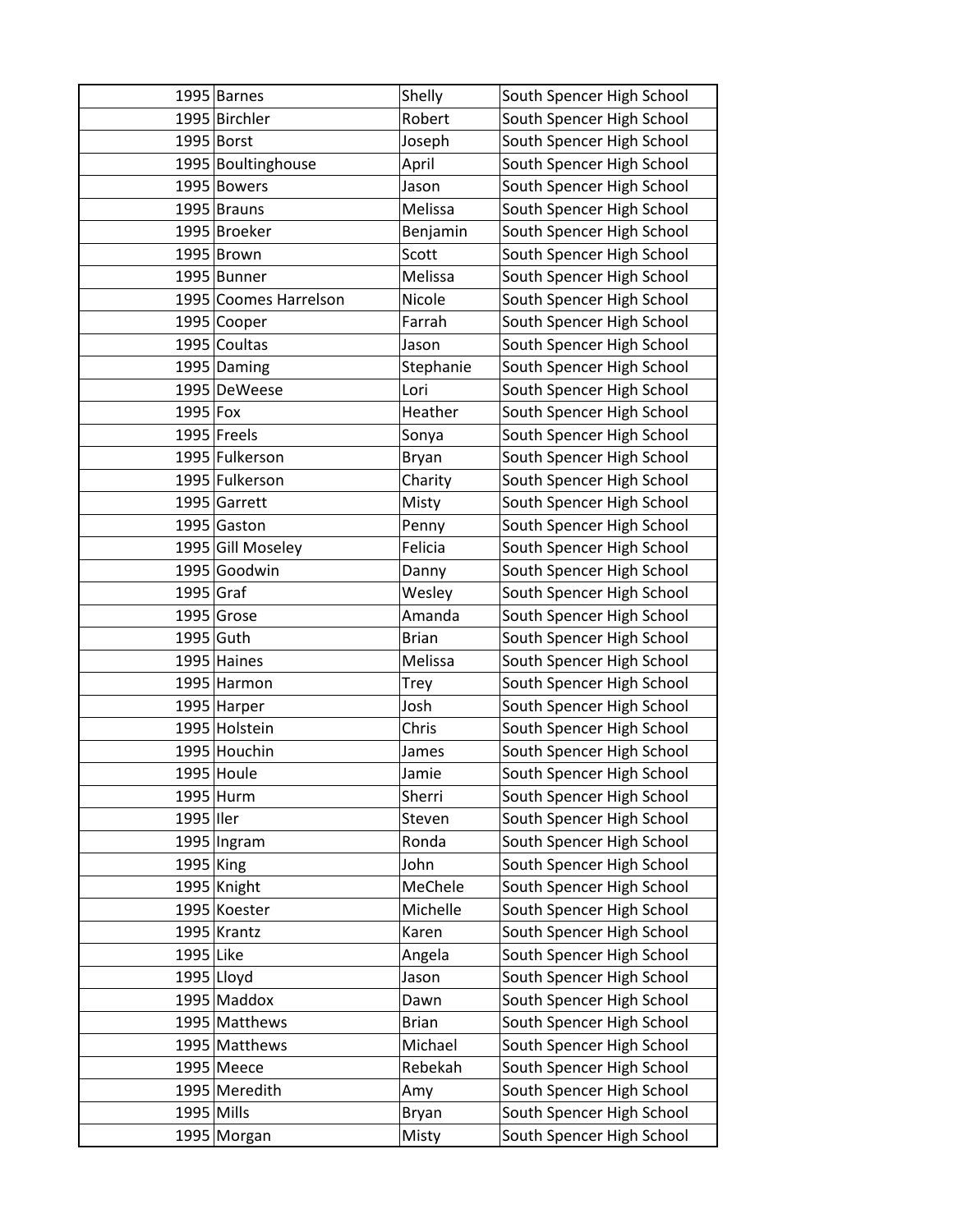| 1995 Olds   |                   | Jodi           | South Spencer High School |
|-------------|-------------------|----------------|---------------------------|
|             | 1995 Pannett      | Melissa        | South Spencer High School |
|             | 1995 Parsley      | Andrew         | South Spencer High School |
|             | $1995$ Payne      | Eric           | South Spencer High School |
|             | $1995$ Payne      | <b>Tamara</b>  | South Spencer High School |
|             | 1995 Puckett      | Heather        | South Spencer High School |
|             | 1995 Radigan      | Roger          | South Spencer High School |
| $1995$ Rapp |                   | Jeanna         | South Spencer High School |
|             | 1995 Richey       | Leisa          | South Spencer High School |
|             | 1995 Rogier       | John           | South Spencer High School |
| 1995 Roll   |                   | Michael        | South Spencer High School |
| 1995 Roth   |                   | Melissa        | South Spencer High School |
|             | 1995 Scaggs       | Joseph         | South Spencer High School |
|             | 1995 Schroeder    | Austin         | South Spencer High School |
|             | 1995 Schweizer    | Keith          | South Spencer High School |
|             | 1995 Schweizer    | Kevin          | South Spencer High School |
|             | 1995 Seaton Edge  | Leslie         | South Spencer High School |
| 1995 Seitz  |                   | Andrew         | South Spencer High School |
|             | $1995$ Shelby     | Ryan           | South Spencer High School |
|             | 1995 Shields      | Sarah          | South Spencer High School |
|             | $1995$ Smith      | Chester        | South Spencer High School |
|             | $1995$ Smith      | Laurie         | South Spencer High School |
|             | $1995$ Smith      | Rhonda         | South Spencer High School |
|             | 1995 Snyder       | Adam           | South Spencer High School |
|             | 1995 Steinkamp    | Matthew        | South Spencer High School |
|             | 1995 Stephens     | James          | South Spencer High School |
|             | 1995 Stephens     | Lorrie         | South Spencer High School |
|             | 1995 Stinson      | Melissa        | South Spencer High School |
|             | 1995 Stokes       | Jacquelyn      | South Spencer High School |
|             | 1995 Street       | Julie          | South Spencer High School |
|             | 1995 Thorpe       | Ryan           | South Spencer High School |
|             | 1995 Tindle       | Deborah        | South Spencer High School |
|             | 1995 Todd         | Timothy        | South Spencer High School |
|             | 1995 Tooley Toler | Jamie          | South Spencer High School |
|             | 1995 Vaughan      | Anthony        | South Spencer High School |
|             | 1995 Virgin       | Nathan         | South Spencer High School |
|             | 1995 Wade         | David          | South Spencer High School |
|             | 1995 Wallace      | Tennille       | South Spencer High School |
|             | 1995 Wandel       | Karen          | South Spencer High School |
|             | 1995 Weatherholt  | <b>Bradley</b> | South Spencer High School |
|             | 1995 Weber        | Jamie          | South Spencer High School |
|             | 1995 Wilcox       | <b>Tracy</b>   | South Spencer High School |
|             | 1995 Wilczynski   | Dan            | South Spencer High School |
|             | 1995 Wilson       | Aaron          | South Spencer High School |
|             | 1995 Wilson       | Ashlee         | South Spencer High School |
|             | 1995 Wilson       | Kristi         | South Spencer High School |
|             | 1995 Winchester   | Monica         | South Spencer High School |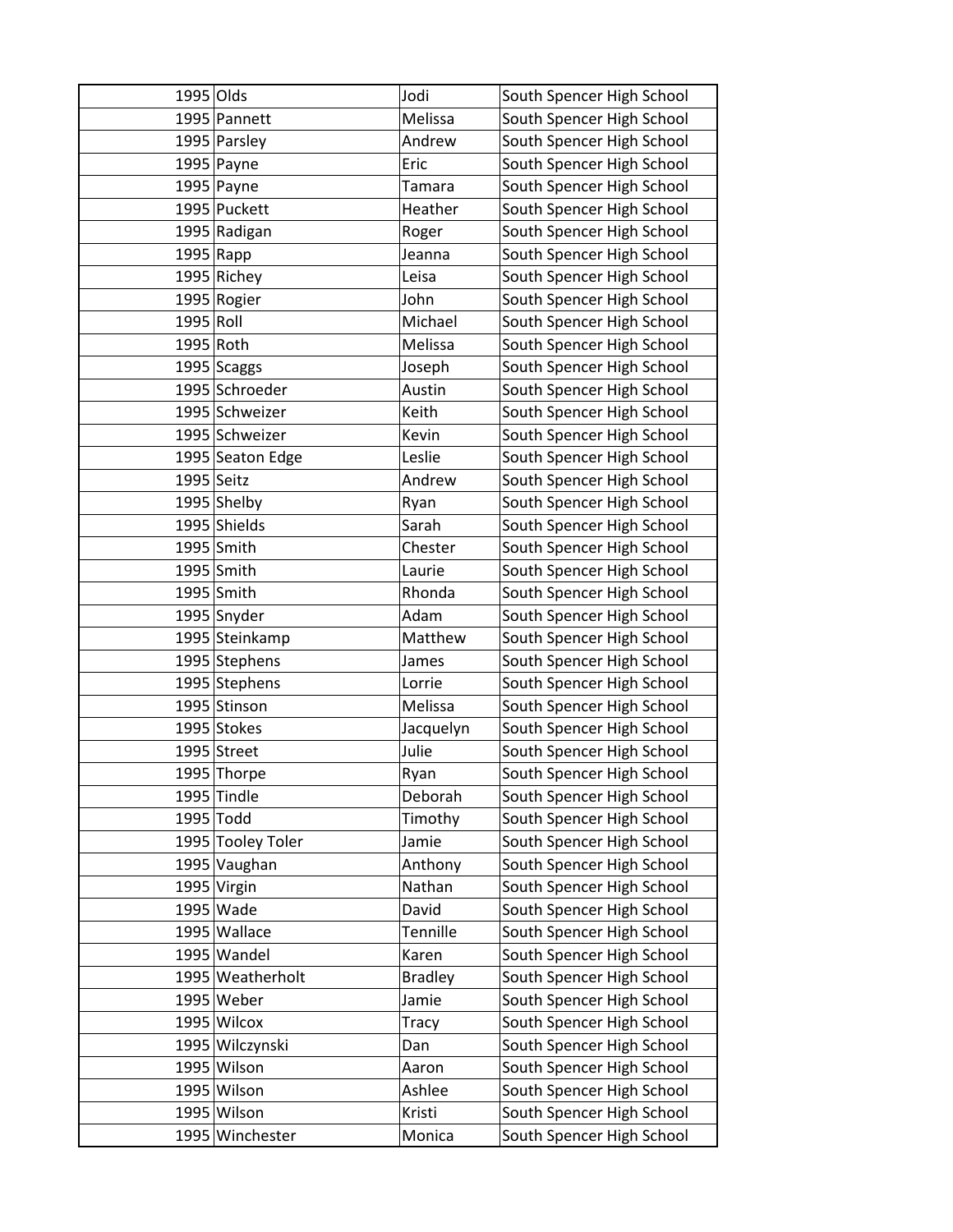|           | 1995 Wood            | Julie         | South Spencer High School |
|-----------|----------------------|---------------|---------------------------|
|           | 1995 Young           | Katie         | South Spencer High School |
|           | 1995 Zaricki         | Rob           | South Spencer High School |
|           | 1996 Abshier         | Jeremy        | South Spencer High School |
|           | 1996 Arnold          | Laura         | South Spencer High School |
|           | 1996 Autry           | Michael       | South Spencer High School |
|           | 1996 Badger          | Heather       | South Spencer High School |
|           | 1996 Bailey          | Cara          | South Spencer High School |
|           | 1996 Barnes          | Aaron         | South Spencer High School |
|           | 1996 Birge           | Monesa        | South Spencer High School |
|           | 1996 Bockelman       | Kevin         | South Spencer High School |
|           | 1996 Boultinghouse   | <b>Brandy</b> | South Spencer High School |
|           | 1996 Bratcher        | Elizabeth     | South Spencer High School |
|           | 1996 Burden          | Beth          | South Spencer High School |
|           | $1996$ Burns         | Jason         | South Spencer High School |
|           | 1996 Butcher DeWeese | Julie         | South Spencer High School |
|           | 1996 Butler          | Linda         | South Spencer High School |
|           | 1996 Carter          | Chrystal      | South Spencer High School |
|           | 1996 Chapman         | Matt          | South Spencer High School |
|           | 1996 Codd            | Katie         | South Spencer High School |
|           | 1996 Copeland        | Sabrina       | South Spencer High School |
|           | 1996 Davis           | Kevin         | South Spencer High School |
|           | 1996 Deeg            | Jeremy        | South Spencer High School |
|           | 1996 Defur           | Jon           | South Spencer High School |
|           | 1996 DeWeese         | Heather       | South Spencer High School |
|           | 1996 DeWeese         | Jason         | South Spencer High School |
|           | 1996 DeWeese         | Jason         | South Spencer High School |
|           | 1996 DeWeese         | Richie        | South Spencer High School |
|           | 1996 Droste          | Jennifer      | South Spencer High School |
|           | 1996 Edwards Cripe   | Nicholle      | South Spencer High School |
|           | 1996 Embry           | Jeramie       | South Spencer High School |
| 1996 End  |                      | April         | South Spencer High School |
|           | $1996$ Evans         | Kristina      | South Spencer High School |
|           | 1996 Evans           | Pete          | South Spencer High School |
|           | 1996 Farmer          | Josh          | South Spencer High School |
|           | 1996 Forston         | Troy          | South Spencer High School |
|           | 1996 Fulkerson       | Latisha       | South Spencer High School |
|           | 1996 Garrett         | Josh          | South Spencer High School |
|           | 1996 George          | <b>Brian</b>  | South Spencer High School |
|           | $1996$ Gibbs         | Jennifer      | South Spencer High School |
|           | 1996 Glover          | Cheryl        | South Spencer High School |
|           | 1996 Glover          | Gerald        | South Spencer High School |
|           | 1996 Goffinet        | Aaron         | South Spencer High School |
|           | 1996 Goins           | Kevin         | South Spencer High School |
|           | 1996 Green           | Jaime         | South Spencer High School |
| 1996 Hall |                      | Karen         | South Spencer High School |
|           | 1996 Hamilton        | Mark          | South Spencer High School |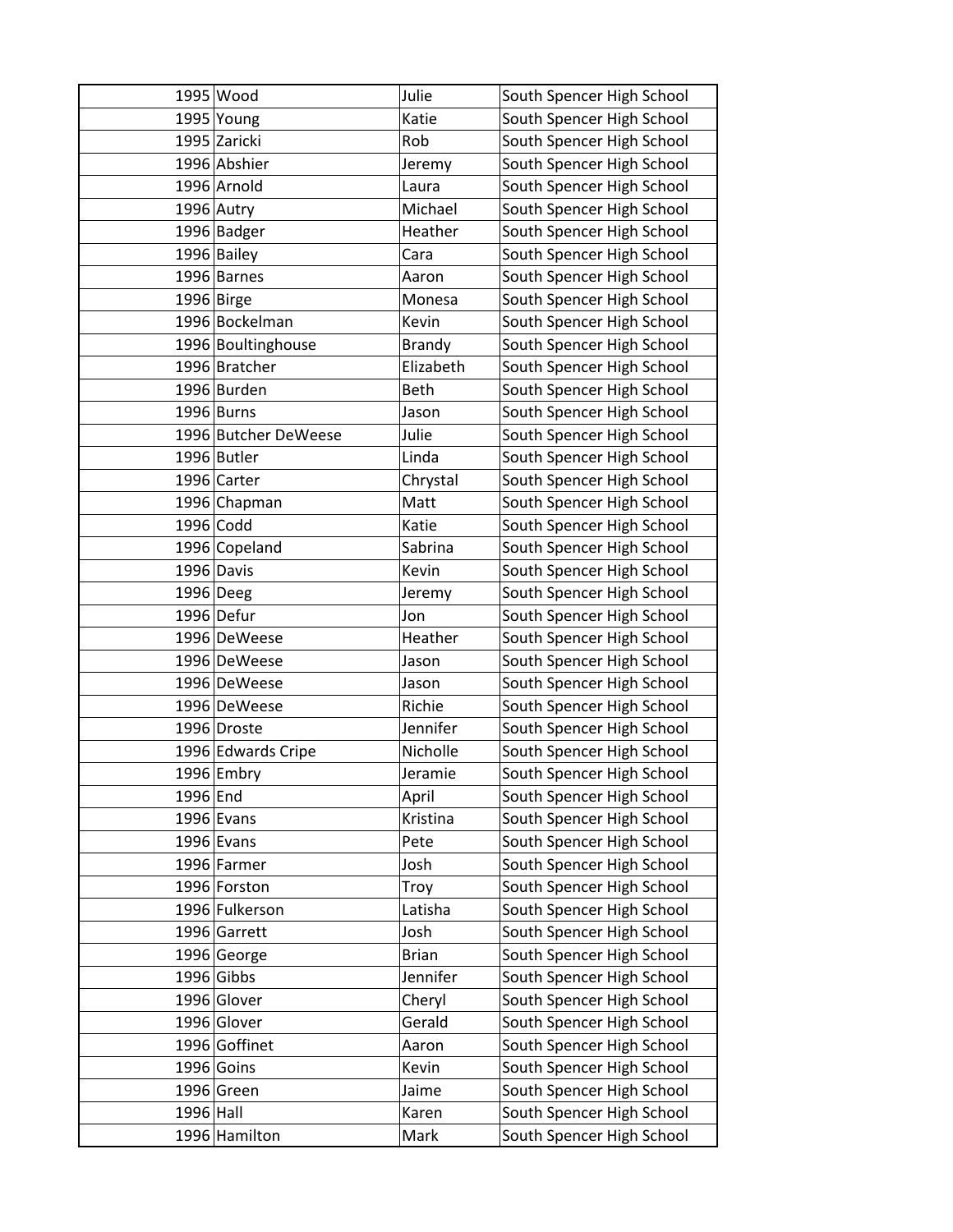|              | 1996 Harris             | J.            | South Spencer High School |
|--------------|-------------------------|---------------|---------------------------|
|              | $1996$ Hasty            | Tina          | South Spencer High School |
|              | 1996 Hawkins de Burbano | Kara          | South Spencer High School |
|              | 1996 Heilman            | Dane          | South Spencer High School |
| 1996 Hill    |                         | Aaron         | South Spencer High School |
|              | 1996 Holstein           | Heather       | South Spencer High School |
|              | 1996 Houchin            | James         | South Spencer High School |
|              | 1996 Houck              | Hilary        | South Spencer High School |
|              | 1996 Hurm               | Leah          | South Spencer High School |
|              | 1996 Jackson            | David         | South Spencer High School |
|              | 1996 Jessee             | Beth          | South Spencer High School |
|              | 1996 Jessee             | <b>Brian</b>  | South Spencer High School |
|              | 1996 Johnson            | Lasette       | South Spencer High School |
|              | 1996 Johnson            | Stephanie     | South Spencer High School |
|              | 1996 Kinder             | Chris         | South Spencer High School |
|              | 1996 Kirchgessner       | Sabrina       | South Spencer High School |
|              | 1996 Lashley Trogden    | Erin          | South Spencer High School |
|              | 1996 Lauer              | Nathaniel     | South Spencer High School |
|              | 1996 Lester             | Michelle      | South Spencer High School |
| $1996$ Light |                         | Kelee         | South Spencer High School |
|              | 1996 Lindsey            | Adrian        | South Spencer High School |
|              | 1996 Lorenz             | Sheila        | South Spencer High School |
|              | 1996 Lundberg           | Simon         | South Spencer High School |
|              | 1996 Mallory            | William       | South Spencer High School |
|              | 1996 Marts              | Kristy        | South Spencer High School |
|              | 1996 McKinney           | Cheyenne      | South Spencer High School |
|              | 1996 Mongold            | Chad          | South Spencer High School |
|              | 1996 Moore              | Doug          | South Spencer High School |
|              | 1996 Motteler           | Tim           | South Spencer High School |
|              | 1996 Mullican           | Patrick       | South Spencer High School |
|              | 1996 Muse               | Jennifer      | South Spencer High School |
|              | 1996 Myers              | Mara          | South Spencer High School |
|              | 1996 Newkirk            | Jacob         | South Spencer High School |
|              | 1996 Niswonger          | Stephanie     | South Spencer High School |
|              | 1996 Olmstead           | Janet         | South Spencer High School |
|              | 1996 Palmer             | Lance         | South Spencer High School |
|              | 1996 Parker             | Aaron         | South Spencer High School |
|              | 1996 Parm               | Kristy        | South Spencer High School |
|              | 1996 Parsley            | Jennifer      | South Spencer High School |
|              | $1996$ Payne            | Chrissy       | South Spencer High School |
|              | $1996$ Payne            | Scott         | South Spencer High School |
|              | 1996 Pickerill          | Jamie         | South Spencer High School |
|              | 1996 Piper McIntosh     | Tammi         | South Spencer High School |
|              | 1996 Poole              | <b>Brian</b>  | South Spencer High School |
|              | 1996 Render             | Craig         | South Spencer High School |
| 1996 Rice    |                         | Mark          | South Spencer High School |
|              | 1996 Richard            | <b>Brandi</b> | South Spencer High School |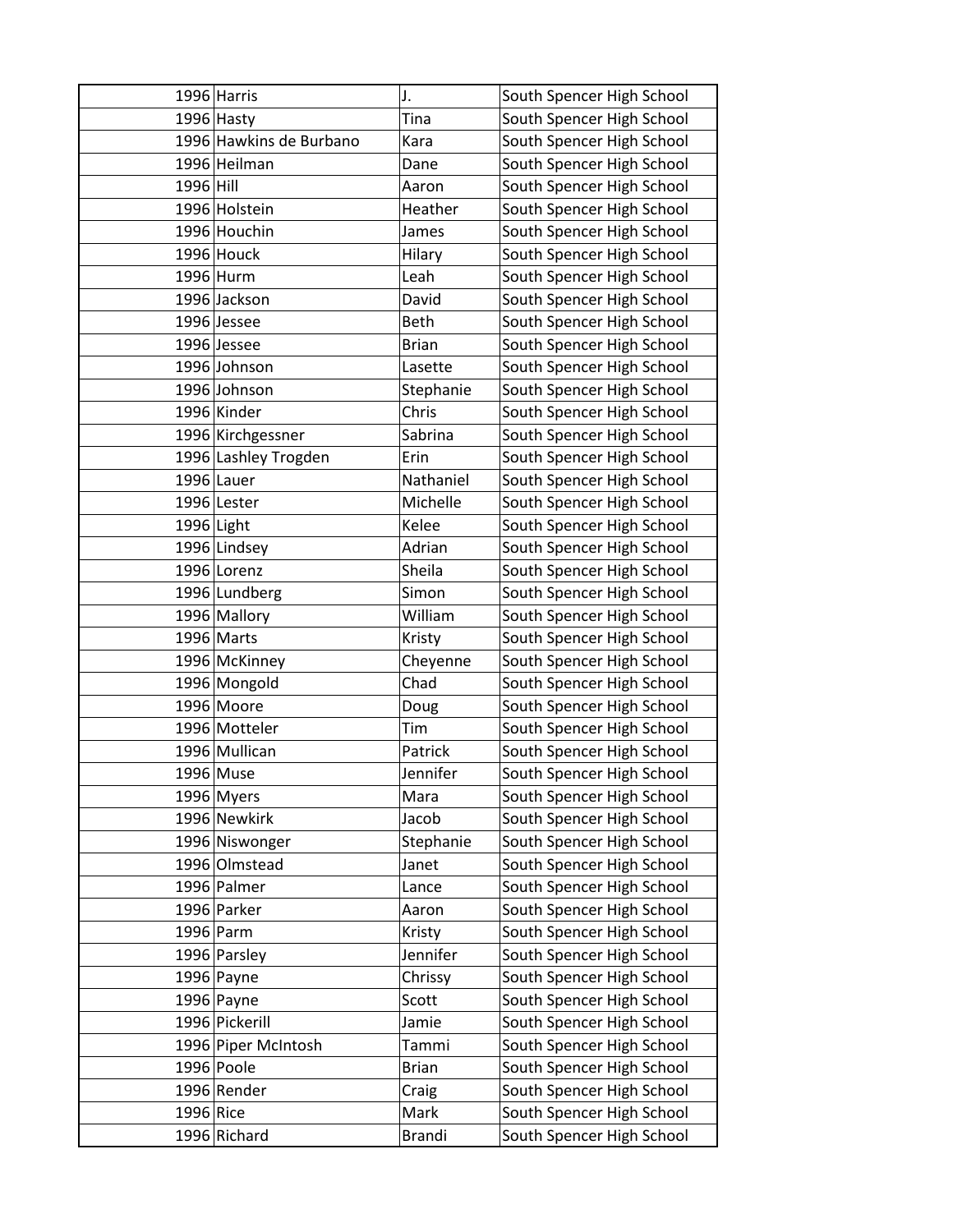|            | 1996 Rininger          | Amy           | South Spencer High School |
|------------|------------------------|---------------|---------------------------|
|            | 1996 Roberts           | Pamela        | South Spencer High School |
|            | 1996 Roberts           | Patricia      | South Spencer High School |
|            | 1996 Robinson          | Bowen         | South Spencer High School |
|            | 1996 Robinson Matthews | Cara          | South Spencer High School |
|            | 1996 Sawyer            | Chad          | South Spencer High School |
|            | 1996 Schmidt           | Andrea        | South Spencer High School |
|            | 1996 Shaw              | James         | South Spencer High School |
|            | 1996 Shirel            | Billy         | South Spencer High School |
|            | 1996 Shrode            | Eric          | South Spencer High School |
|            | 1996 Sitzman           | Amy           | South Spencer High School |
|            | 1996 Smith             | Erin          | South Spencer High School |
|            | 1996 Stafford          | Tim           | South Spencer High School |
|            | 1996 Stephens          | Paceli        | South Spencer High School |
|            | 1996 Stephens          | Shad          | South Spencer High School |
|            | 1996 Stillwell         | Bob           | South Spencer High School |
|            | 1996 Stogner           | <b>Stevie</b> | South Spencer High School |
|            | 1996 Strahl            | Stephanie     | South Spencer High School |
|            | 1996 Valentine         | Christina     | South Spencer High School |
|            | 1996 Van Meter         | Todd          | South Spencer High School |
|            | 1996 Vanover           | Woodie        | South Spencer High School |
|            | 1996 Virgin Hooks      | Vanessa       | South Spencer High School |
|            | 1996 Wade              | Julie         | South Spencer High School |
|            | 1996 Wagner            | Seth          | South Spencer High School |
|            | 1996 Webb              | Amber         | South Spencer High School |
|            | 1996 Westfall          | Donnie        | South Spencer High School |
|            | 1996 Westfall          | Krista        | South Spencer High School |
|            | 1996 Wetzel            | Melissa       | South Spencer High School |
|            | 1996 Williams          | Craig         | South Spencer High School |
|            | 1996 Wilson            | Jerry         | South Spencer High School |
|            | 1996 Winkler           | Rick          | South Spencer High School |
|            | 1996 Wirthwein         | Chris         | South Spencer High School |
|            | 1996 Yearby            | Ronnie        | South Spencer High School |
|            | 1996 Young             | Evan          | South Spencer High School |
|            | 1996 Youngblood        | Kari          | South Spencer High School |
|            | 1997 Allen             | Robin         | South Spencer High School |
| 1997 Ball  |                        | William       | South Spencer High School |
|            | 1997 Beckort           | Nicholas      | South Spencer High School |
|            | $1997$ Biggs           | Julie         | South Spencer High School |
|            | 1997 Birchler          | Stephanie     | South Spencer High School |
| 1997 Blair |                        | Lori          | South Spencer High School |
|            | 1997 Boultinghouse     | Anant         | South Spencer High School |
|            | 1997 Boultinghouse     | Steven        | South Spencer High School |
|            | 1997 Bratcher          | Jeremiah      | South Spencer High School |
|            | 1997 Bratcher Wiseman  | Alicia        | South Spencer High School |
|            | 1997 Broeker           | Adam          | South Spencer High School |
|            | 1997 Bruggenschmidt    | Andrea        | South Spencer High School |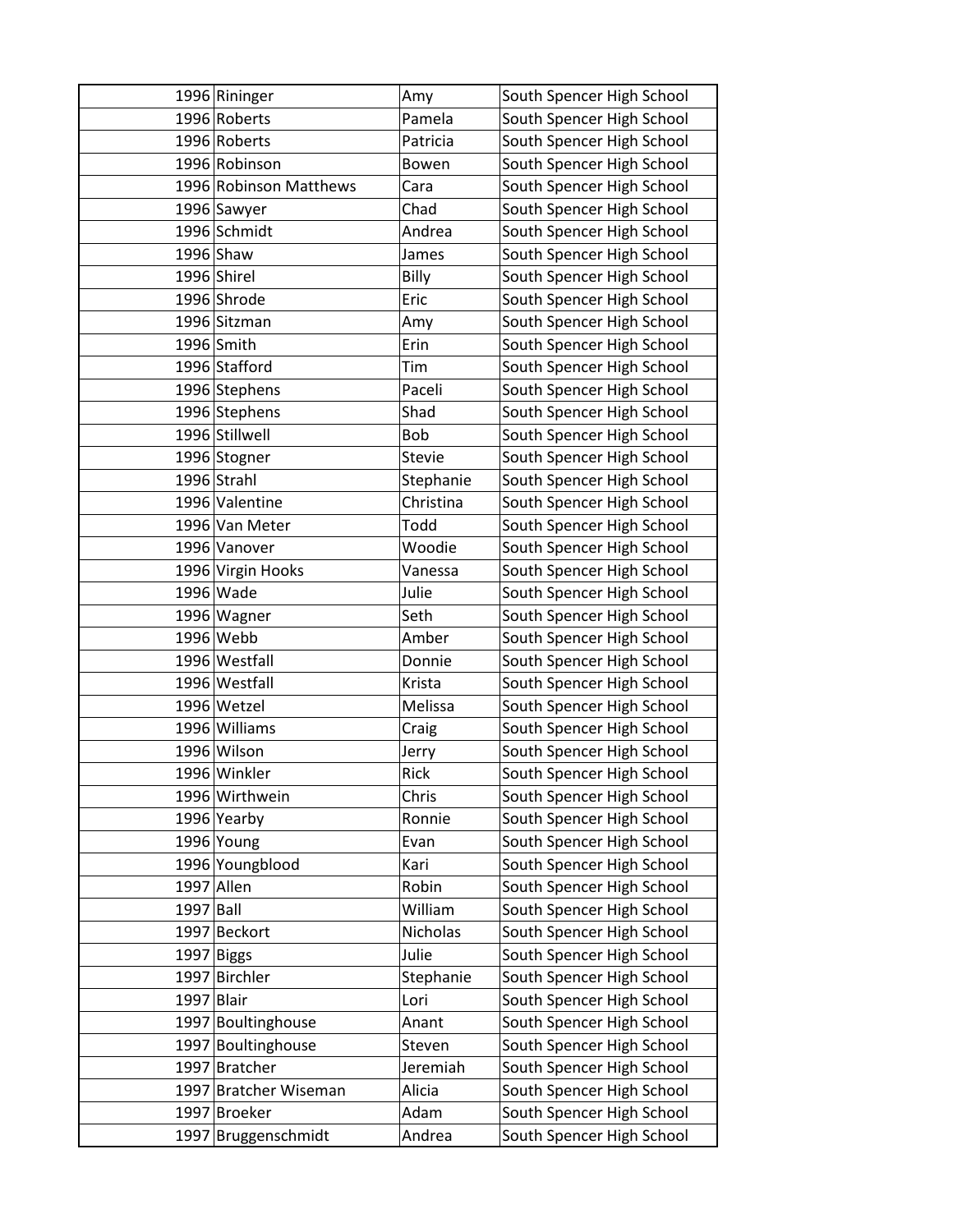|             | $1997$ Bryant      | Valarie      | South Spencer High School |
|-------------|--------------------|--------------|---------------------------|
|             | 1997 Bunner        | Gretchen     | South Spencer High School |
|             | 1997 Burrows III   | Robert       | South Spencer High School |
|             | 1997 Carter        | Edwin        | South Spencer High School |
|             | 1997 Coomes        | <b>Brian</b> | South Spencer High School |
|             | $1997$ Crane       | Christy      | South Spencer High School |
|             | 1997 Crawford      | Jason        | South Spencer High School |
| 1997 Cron   |                    | Kameron      | South Spencer High School |
|             | 1997 Daming        | Cheri        | South Spencer High School |
| $1997$ Day  |                    | John         | South Spencer High School |
|             | 1997 Denu          | Donna        | South Spencer High School |
|             | 1997 Dickenson     | Krista       | South Spencer High School |
|             | 1997 Dragoo        | Heather      | South Spencer High School |
|             | 1997 Driskell      | Erika        | South Spencer High School |
|             | 1997 Duncan        | Aleisha      | South Spencer High School |
|             | $1997$ Eaton       | Jonathan     | South Spencer High School |
| $1997$ Eble |                    | Jeremy       | South Spencer High School |
|             | $1997$ Embry       | Chasity      | South Spencer High School |
| 1997 Fulks  |                    | Rebecca      | South Spencer High School |
|             | 1997 Garrett       | Jennifer     | South Spencer High School |
|             | 1997 Garrett King  | Melissa      | South Spencer High School |
| $1997$ Geer |                    | Kevin        | South Spencer High School |
|             | 1997 Girten        | James        | South Spencer High School |
|             | 1997 Goldman       | Carrie       | South Spencer High School |
|             | 1997 Greene        | Patricia     | South Spencer High School |
|             | 1997 Hagerty       | Robert       | South Spencer High School |
|             | 1997 Haines        | Lori         | South Spencer High School |
|             | 1997 Hancock       | Ashlee       | South Spencer High School |
|             | 1997 Hedrick       | Holt         | South Spencer High School |
|             | 1997 Heminokekey   | Christina    | South Spencer High School |
|             | 1997 Hinton        | Denny        | South Spencer High School |
| 1997 Horn   |                    | Jacob        | South Spencer High School |
| $1997$ Horn |                    | Michael      | South Spencer High School |
| 1997 Hoss   |                    | Julia        | South Spencer High School |
|             | 1997 Hurm          | Sara         | South Spencer High School |
| 1997 Hurt   |                    | Gwynette     | South Spencer High School |
|             | 1997 Jackson       | Candice      | South Spencer High School |
|             | 1997 Johnson Fodge | Sarah        | South Spencer High School |
|             | 1997 Joiner        | Jeff         | South Spencer High School |
|             | $1997$ Kamuf       | Michael      | South Spencer High School |
|             | 1997 Kirchgessner  | <b>Nick</b>  | South Spencer High School |
|             | 1997 Kluemper      | Gina         | South Spencer High School |
|             | 1997 Kravets       | Sandra       | South Spencer High School |
|             | 1997 Lampkins      | Corey        | South Spencer High School |
|             | 1997 Langdon Begle | Jennifer     | South Spencer High School |
|             | 1997 Langdon Lee   | Elizabeth    | South Spencer High School |
|             | 1997 Lantrip       | <b>Brent</b> | South Spencer High School |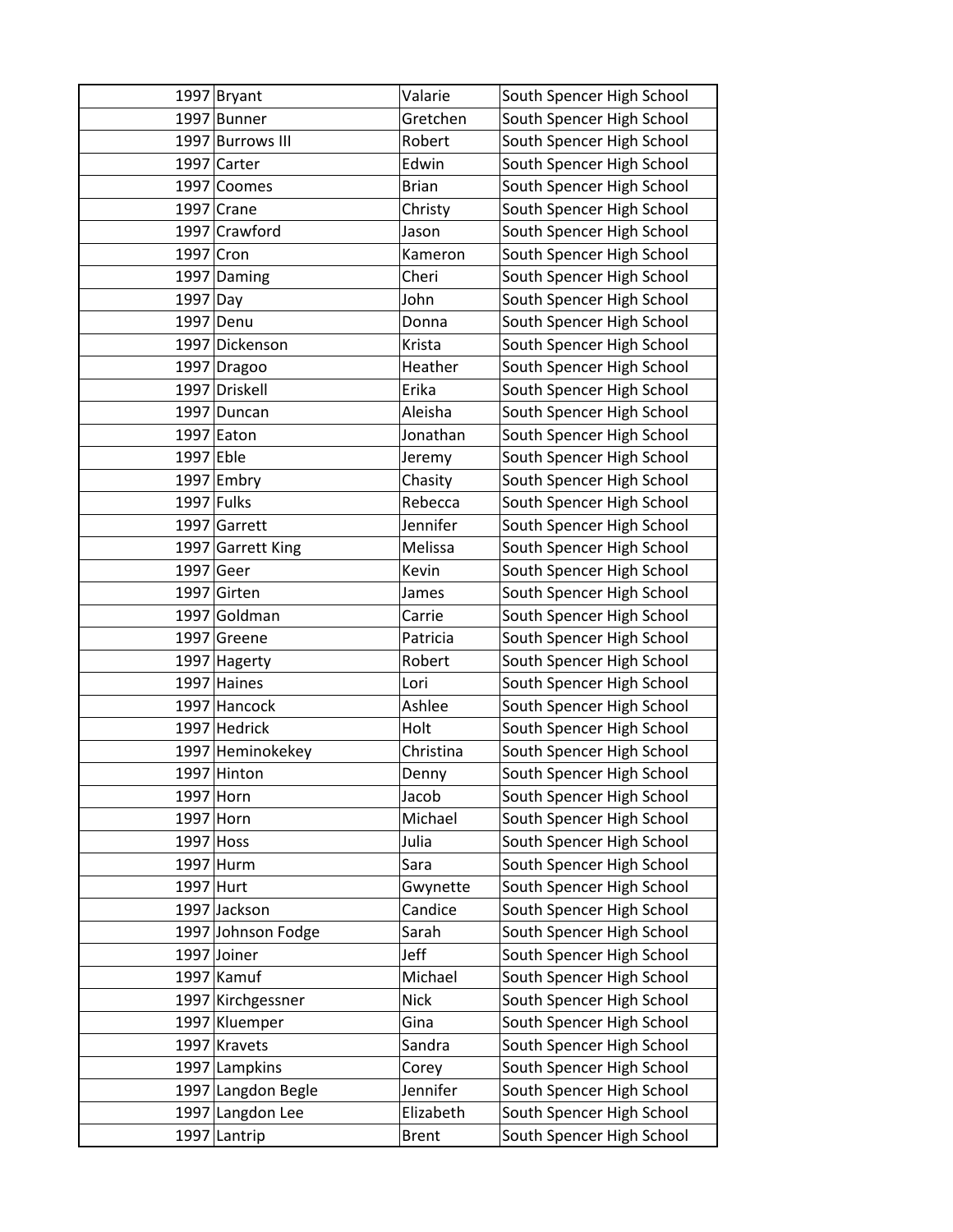|              | 1997 Lashley          | <b>Brandi</b> | South Spencer High School |
|--------------|-----------------------|---------------|---------------------------|
|              | 1997 Lashley          | Jennifer      | South Spencer High School |
|              | 1997 Lathery Jr.      | Thomas        | South Spencer High School |
|              | 1997 Lawrence         | Nicole        | South Spencer High School |
|              | 1997 Lester           | Jeremy        | South Spencer High School |
| 1997 Like    |                       | Allison       | South Spencer High School |
|              | 1997 Lorenz           | Pamela        | South Spencer High School |
|              | 1997 Louden           | Mary          | South Spencer High School |
|              | 1997 Matthews         | Chris         | South Spencer High School |
|              | 1997 Mayo             | Jay           | South Spencer High School |
|              | 1997 McIntyre         | Chelsea       | South Spencer High School |
|              | $1997$ Mead           | Eric          | South Spencer High School |
|              | 1997 Monnier          | Lora          | South Spencer High School |
|              | 1997 Montgomery Flood | Echo-Dawn     | South Spencer High School |
|              | 1997 Morgan           | Scott         | South Spencer High School |
|              | 1997 Morrison         | Jillian       | South Spencer High School |
|              | 1997 Newton           | Devin         | South Spencer High School |
|              | 1997 O'Nan            | Jill          | South Spencer High School |
|              | 1997 Pierce           | Robert        | South Spencer High School |
| 1997 Roll    |                       | John          | South Spencer High School |
|              | 1997 Romans           | Jarod         | South Spencer High School |
|              | 1997 Russell          | Sean          | South Spencer High School |
|              | 1997 Sarver           | Amee          | South Spencer High School |
|              | 1997 Schulte          | Doris         | South Spencer High School |
| $1997$ Seitz |                       | Emily         | South Spencer High School |
|              | 1997 Shelby           | <b>Brandi</b> | South Spencer High School |
|              | 1997 Shelton          | Stephen       | South Spencer High School |
|              | 1997 Siddons          | Christina     | South Spencer High School |
|              | 1997 Singer Jones     | <b>Brooke</b> | South Spencer High School |
|              | $1997$ Small          | Kimberly      | South Spencer High School |
|              | $1997$ Smith          | Christopher   | South Spencer High School |
|              | $1997$ Smith          | Melissa       | South Spencer High School |
|              | 1997 Spaetti          | Erin          | South Spencer High School |
|              | 1997 Spinks           | Steven        | South Spencer High School |
|              | 1997 Stephens         | Del           | South Spencer High School |
|              | 1997 Sullivan         | Jeanette      | South Spencer High School |
|              | 1997 Taylor           | Tomarra       | South Spencer High School |
|              | 1997 Thomas           | Jennifer      | South Spencer High School |
|              | 1997 Thorpe           | Kevin         | South Spencer High School |
|              | 1997 Tooley           | James         | South Spencer High School |
|              | $1997$ Tuley          | Angela        | South Spencer High School |
|              | 1997 Underhill        | Jennifer      | South Spencer High School |
|              | 1997 Wade             | Joni          | South Spencer High School |
|              | 1997 Wetherill        | Clint         | South Spencer High School |
|              | 1997 Wilhelmus        | <b>Brian</b>  | South Spencer High School |
|              | 1997 Wilson           | Rebah         | South Spencer High School |
|              | 1997 Wilson           | Tiffany       | South Spencer High School |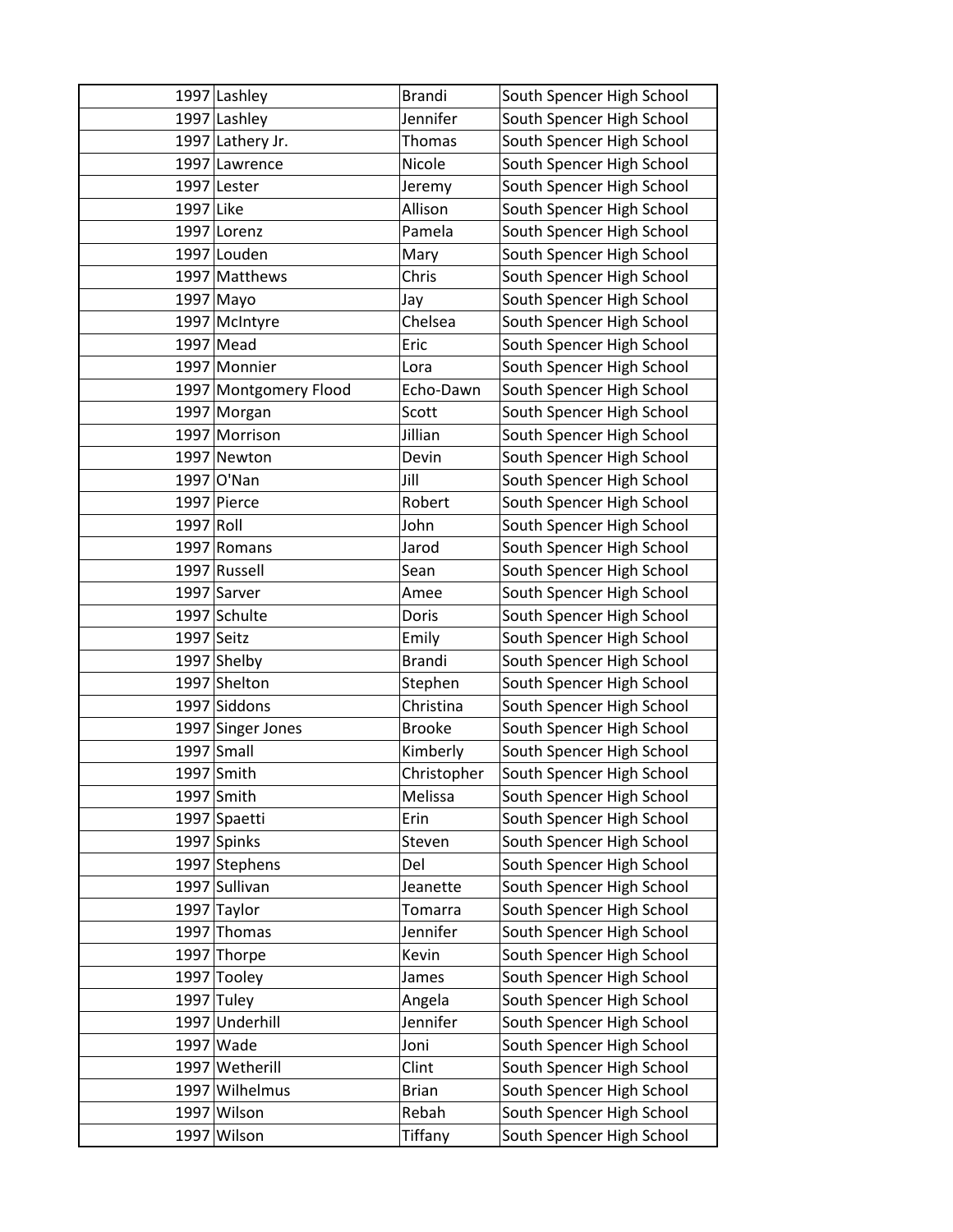|             | 1997 Winkler         | Eric          | South Spencer High School |
|-------------|----------------------|---------------|---------------------------|
|             | 1997 Winkler         | Jill          | South Spencer High School |
|             | 1997 Wood            | Jeffrey       | South Spencer High School |
|             | 1997 Wroe            | Matthew       | South Spencer High School |
|             | 1997 Young           | Emily         | South Spencer High School |
|             | 1997 Zaricki         | Ryan          | South Spencer High School |
|             | 1998 Abshier         | Philip        | South Spencer High School |
|             | 1998 Adamson         | Whitney       | South Spencer High School |
|             | $1998$ Addis         | Chad          | South Spencer High School |
| $1998$ Ayer |                      | Ben           | South Spencer High School |
|             | 1998 Beshear         | Daniel        | South Spencer High School |
|             | 1998 Biggs           | Stephanie     | South Spencer High School |
| 1998 Blair  |                      | Jason         | South Spencer High School |
|             | 1998 Bockelman       | Jeffery       | South Spencer High School |
|             | 1998 Bolton          | Randy         | South Spencer High School |
|             | 1998 Bowers          | Samantha      | South Spencer High School |
|             | 1998 Brauns          | Melanie       | South Spencer High School |
|             | 1998 Brumfield       | Timmy         | South Spencer High School |
|             | 1998 Burden          | Josh          | South Spencer High School |
|             | 1998 Burns           | Jami          | South Spencer High School |
|             | 1998 Carter          | Patrick       | South Spencer High School |
|             | 1998 Chapman         | Chris         | South Spencer High School |
|             | $1998$ Cross         | Andy          | South Spencer High School |
|             | 1998 Curtis          | Michael       | South Spencer High School |
|             | 1998 Droste          | Kevin         | South Spencer High School |
|             | 1998 Dunn            | Trevor        | South Spencer High School |
|             | 1998 Edwards         | Jasmine       | South Spencer High School |
|             | 1998 Embry           | Jennifer      | South Spencer High School |
|             | $1998$ Embry         | Samantha      | South Spencer High School |
|             | 1998 Erwin           | <b>Brandi</b> | South Spencer High School |
|             | 1998 Evrard Wheatley | <b>Brandy</b> | South Spencer High School |
|             | 1998 Feldmeier       | <b>Teresa</b> | South Spencer High School |
|             | 1998 Fischer         | Justin        | South Spencer High School |
|             | 1998 Franzman        | Cynthia       | South Spencer High School |
|             | 1998 Gilley          | Sarah         | South Spencer High School |
|             | 1998 Green           | Dennis        | South Spencer High School |
| $1998$ Hall |                      | Adam          | South Spencer High School |
|             | 1998 Harper          | Adam          | South Spencer High School |
|             | 1998 Harris          | Justin        | South Spencer High School |
|             | 1998 Harris          | Ryan          | South Spencer High School |
|             | $1998$ Hasty         | Glenn         | South Spencer High School |
|             | $1998$ Hawes         | Beth          | South Spencer High School |
|             | 1998 Helms Poole     | Megan         | South Spencer High School |
|             | 1998 Heltzel         | Jayson        | South Spencer High School |
|             | 1998 Henry           | Josh          | South Spencer High School |
|             | 1998 Higdon          | Jason         | South Spencer High School |
|             | 1998 Holonich        | Alisha        | South Spencer High School |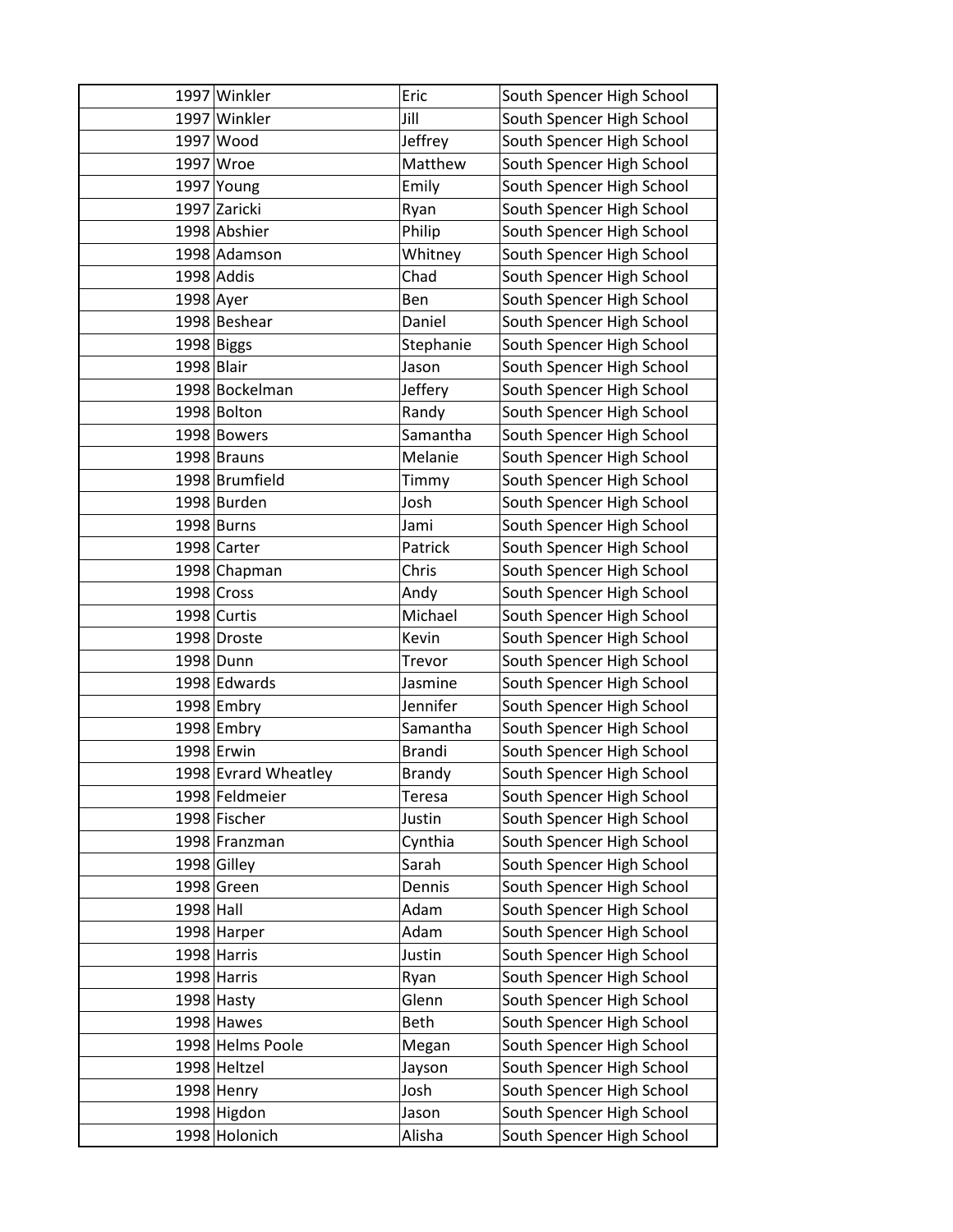| 1998 Horn |                          | Misty           | South Spencer High School |
|-----------|--------------------------|-----------------|---------------------------|
|           | 1998 Houle               | Pam             | South Spencer High School |
|           | $1998$ Hurley            | <b>Brandon</b>  | South Spencer High School |
|           | $1998$ Imlay             | Andy            | South Spencer High School |
|           | 1998 Inman               | Lydia           | South Spencer High School |
|           | 1998 Jaggers Held        | Jessica         | South Spencer High School |
|           | 1998 Kesterson           | Chasity         | South Spencer High School |
|           | 1998 Knight              | Mindy           | South Spencer High School |
|           | 1998 Koester             | Mandy           | South Spencer High School |
|           | 1998 Lashley             | Valerie         | South Spencer High School |
|           | $1998$ Lauer             | Alissia         | South Spencer High School |
|           | 1998 Lorenz Elliott      | Michelle        | South Spencer High School |
|           | 1998 Ludwig              | Nathan          | South Spencer High School |
|           | $1998$ Mayo              | Scott           | South Spencer High School |
|           | 1998 McMahan             | Jeremy          | South Spencer High School |
|           | 1998 Mongold             | Jeff            | South Spencer High School |
|           | 1998 Moore               | Michael         | South Spencer High School |
|           | 1998 Morgan              | Ryan            | South Spencer High School |
|           | 1998 Mullican            | Jennifer        | South Spencer High School |
| 1998 Neal |                          | Michael         | South Spencer High School |
|           | 1998 Neighbors           | Bobby           | South Spencer High School |
|           | 1998 Newkirk             | Matthew         | South Spencer High School |
|           | 1998 Newton              | Clinton         | South Spencer High School |
|           | 1998 Parsley             | Carrie          | South Spencer High School |
|           | 1998 Parsley             | Cyrus           | South Spencer High School |
|           | $1998$ Payne             | Kourtney        | South Spencer High School |
|           | $1998$ Perry             | Laura           | South Spencer High School |
|           | 1998 Phillips            | <b>Brandon</b>  | South Spencer High School |
|           | 1998 Pickerill           | Jason           | South Spencer High School |
|           | 1998 Richardson Phillips | Abby            | South Spencer High School |
|           | 1998 Richey              | Laura           | South Spencer High School |
|           | 1998 Riggs               | Matt            | South Spencer High School |
|           | 1998 Roberts             | Robby           | South Spencer High School |
|           | 1998 Robinson            | Justin          | South Spencer High School |
|           | $1998$ Ruark             | Mackenzie       | South Spencer High School |
| 1998 Rust |                          | <b>Brigitte</b> | South Spencer High School |
| 1998 Rust |                          | William         | South Spencer High School |
|           | 1998 Sarver              | Robert          | South Spencer High School |
|           | 1998 Scherer             | Carol           | South Spencer High School |
|           | 1998 Sebree              | Amanda          | South Spencer High School |
|           | 1998 Shrode              | Keith           | South Spencer High School |
|           | $1998$ Small             | Jennifer        | South Spencer High School |
|           | 1998 Stewart             | Isaac           | South Spencer High School |
|           | 1998 Stuteville          | Ryan            | South Spencer High School |
|           | 1998 Wandel              | Adam            | South Spencer High School |
|           | 1998 Ward                | Jennifer        | South Spencer High School |
|           | 1998 Warren              | Haley           | South Spencer High School |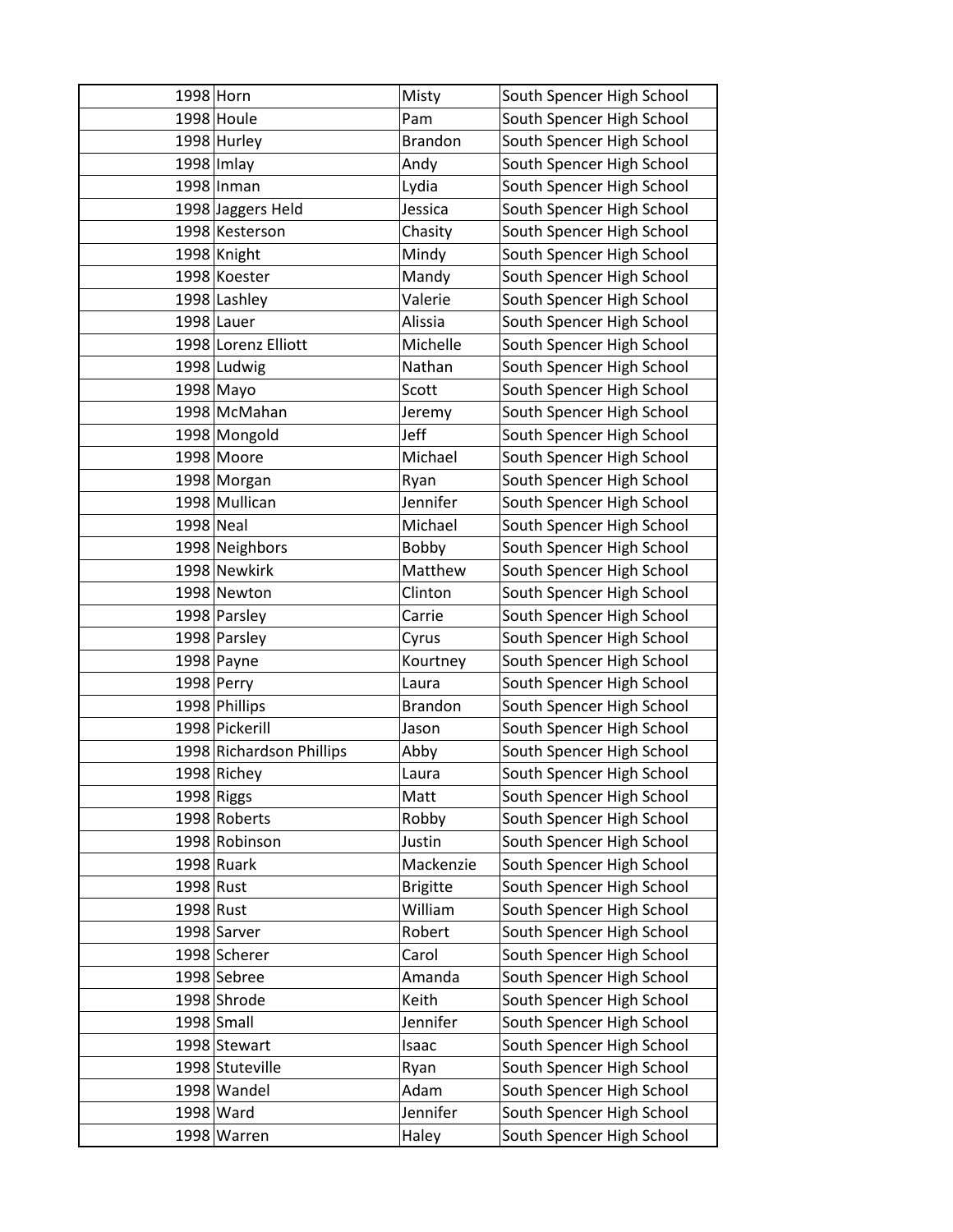|              | 1998 Wimsatt              | Elizabeth      | South Spencer High School |
|--------------|---------------------------|----------------|---------------------------|
|              | 1998 Winchester           | Chris          | South Spencer High School |
|              | 1998 Wiseman              | Michael        | South Spencer High School |
|              | 1998 Wood                 | Angela         | South Spencer High School |
|              | 1998 Wood                 | Laura          | South Spencer High School |
|              | 1998 Yearby               | Kristi         | South Spencer High School |
|              | 1998 Young                | Jamie          | South Spencer High School |
|              | 1998 Young                | Jonathan       | South Spencer High School |
|              | 1998 Youngblood           | Sherry         | South Spencer High School |
|              | 1999 Adkisson             | Marcanna       | South Spencer High School |
|              | $1999$ Alvey              | <b>Barbara</b> | South Spencer High School |
| $1999$ Ayer  |                           | <b>Brad</b>    | South Spencer High School |
|              | 1999 Bateman              | Tanya          | South Spencer High School |
|              | $1999$ Beard              | Stephanie      | South Spencer High School |
|              | 1999 Beehn Craig          | Amanda         | South Spencer High School |
| $1999$ Blair |                           | Justin         | South Spencer High School |
| $1999$ Blair |                           | Kathleen       | South Spencer High School |
| $1999$ Blair |                           | Tommye         | South Spencer High School |
|              | 1999 Blanchard            | Zach           | South Spencer High School |
|              | $1999 $ Boop              | <b>Talbert</b> | South Spencer High School |
|              | 1999 Bowlds               | <b>Nick</b>    | South Spencer High School |
|              | $1999$ Boyd               | James          | South Spencer High School |
|              | 1999 Brandenberger        | Aaron          | South Spencer High School |
|              | 1999 Brown                | Lisa           | South Spencer High School |
|              | 1999 Bryant Boultinghouse | Lacy           | South Spencer High School |
|              | 1999 Buchanan             | Nicole         | South Spencer High School |
|              | 1999 Burden               | Crystal        | South Spencer High School |
|              | 1999 Cameron              | Michael        | South Spencer High School |
|              | 1999 Carver               | Michael        | South Spencer High School |
|              | 1999 Chmiel               | Coral          | South Spencer High School |
|              | 1999 Clouse               | Sara           | South Spencer High School |
|              | 1999 Collins              | Amy            | South Spencer High School |
|              | 1999 Coomer               | Derek          | South Spencer High School |
|              | 1999 Craig Rice           | Rikki          | South Spencer High School |
|              | 1999 Crawford             | Christopher    | South Spencer High School |
|              | 1999 Daniel Dych          | Linsey         | South Spencer High School |
|              | 1999 Davis                | Jason          | South Spencer High School |
|              | 1999 Freschly             | Jonathan       | South Spencer High School |
|              | 1999 Fueger II            | Dennis         | South Spencer High School |
|              | 1999 Gardner              | Kristin        | South Spencer High School |
|              | 1999 Garrett              | Ashley         | South Spencer High School |
|              | 1999 Goldman              | Christopher    | South Spencer High School |
|              | 1999 Goodman              | Jared          | South Spencer High School |
|              | 1999 Hancock              | Lindsay        | South Spencer High School |
|              | 1999 Harpenau             | Eric           | South Spencer High School |
|              | 1999 Harris               | Jillian        | South Spencer High School |
| 1999 Hart    |                           | Nathan         | South Spencer High School |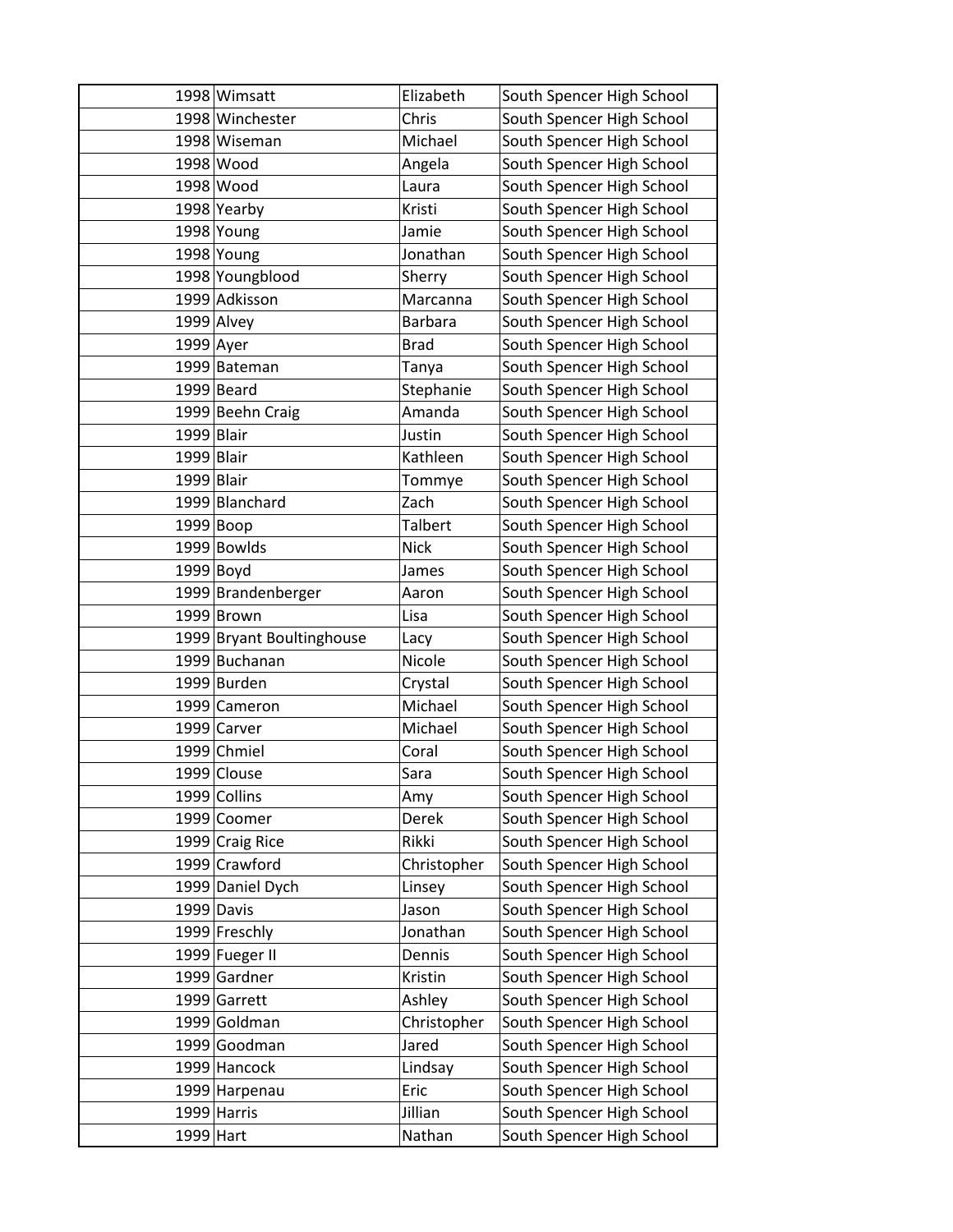|              | 1999 Hasty         | Greg         | South Spencer High School |
|--------------|--------------------|--------------|---------------------------|
|              | 1999 Hayslett      | <b>Steve</b> | South Spencer High School |
|              | 1999 Hemmer        | Paula        | South Spencer High School |
|              | 1999 Herring       | Jenna        | South Spencer High School |
|              | 1999 Holbrook      | Johnathon    | South Spencer High School |
|              | 1999 Hoofer        | Rachel       | South Spencer High School |
|              | $1999$ Houck       | Dustin       | South Spencer High School |
|              | 1999 Houle III     | Robert       | South Spencer High School |
|              | 1999 Jackson       | Warden       | South Spencer High School |
|              | 1999 Johnson       | Arain        | South Spencer High School |
|              | 1999 Johnson       | Leigha       | South Spencer High School |
|              | 1999 Joiner        | Jeremy       | South Spencer High School |
|              | 1999 Keown         | Christopher  | South Spencer High School |
|              | 1999 Kincheloe     | Amy          | South Spencer High School |
|              | 1999 Lashley       | Samantha     | South Spencer High School |
|              | 1999 Lathery       | Amanda       | South Spencer High School |
|              | 1999 Lindsey       | Kevin        | South Spencer High School |
|              | 1999 Ludwig Hall   | Courtney     | South Spencer High School |
|              | 1999 Maddox        | Jared        | South Spencer High School |
|              | 1999 Magill        | Amy          | South Spencer High School |
|              | 1999 Magill        | Ryan         | South Spencer High School |
|              | $1999$ Meece       | Amanda       | South Spencer High School |
| $1999$ Mills |                    | David        | South Spencer High School |
|              | 1999 Monnier       | Sarah        | South Spencer High School |
|              | 1999 Morgan        | Chad         | South Spencer High School |
|              | 1999 Morris        | Samantha     | South Spencer High School |
|              | 1999 Morris        | Valerie      | South Spencer High School |
|              | 1999 Morrison      | Christopher  | South Spencer High School |
|              | 1999 Obermeier     | Jessica      | South Spencer High School |
|              | $1999$ Payne       | Andrea       | South Spencer High School |
|              | $1999$ Payne       | <b>Brian</b> | South Spencer High School |
|              | $1999$ Perry       | Amie         | South Spencer High School |
|              | 1999 Pickerill     | Josh         | South Spencer High School |
|              | 1999 Rainwater     | Justin       | South Spencer High School |
| 1999 Rice    |                    | Tabitha      | South Spencer High School |
|              | 1999 Richardson    | Michael      | South Spencer High School |
|              | 1999 Ruark Shelton | Meredith     | South Spencer High School |
|              | 1999 Rumley        | Stephanie    | South Spencer High School |
|              | $1999$ Scaggs      | Jonathan     | South Spencer High School |
|              | 1999 Schmidt       | Jonathan     | South Spencer High School |
|              | 1999 Sebree        | Amelia       | South Spencer High School |
|              | 1999 Sherwood      | lyan         | South Spencer High School |
|              | 1999 Simmons       | Stephanie    | South Spencer High School |
|              | $1999$ Small       | Melissa      | South Spencer High School |
|              | $1999$ Smith       | Erica        | South Spencer High School |
|              | 1999 Spaetti       | Kimberly     | South Spencer High School |
|              | 1999 Steinkamp     | Emily        | South Spencer High School |